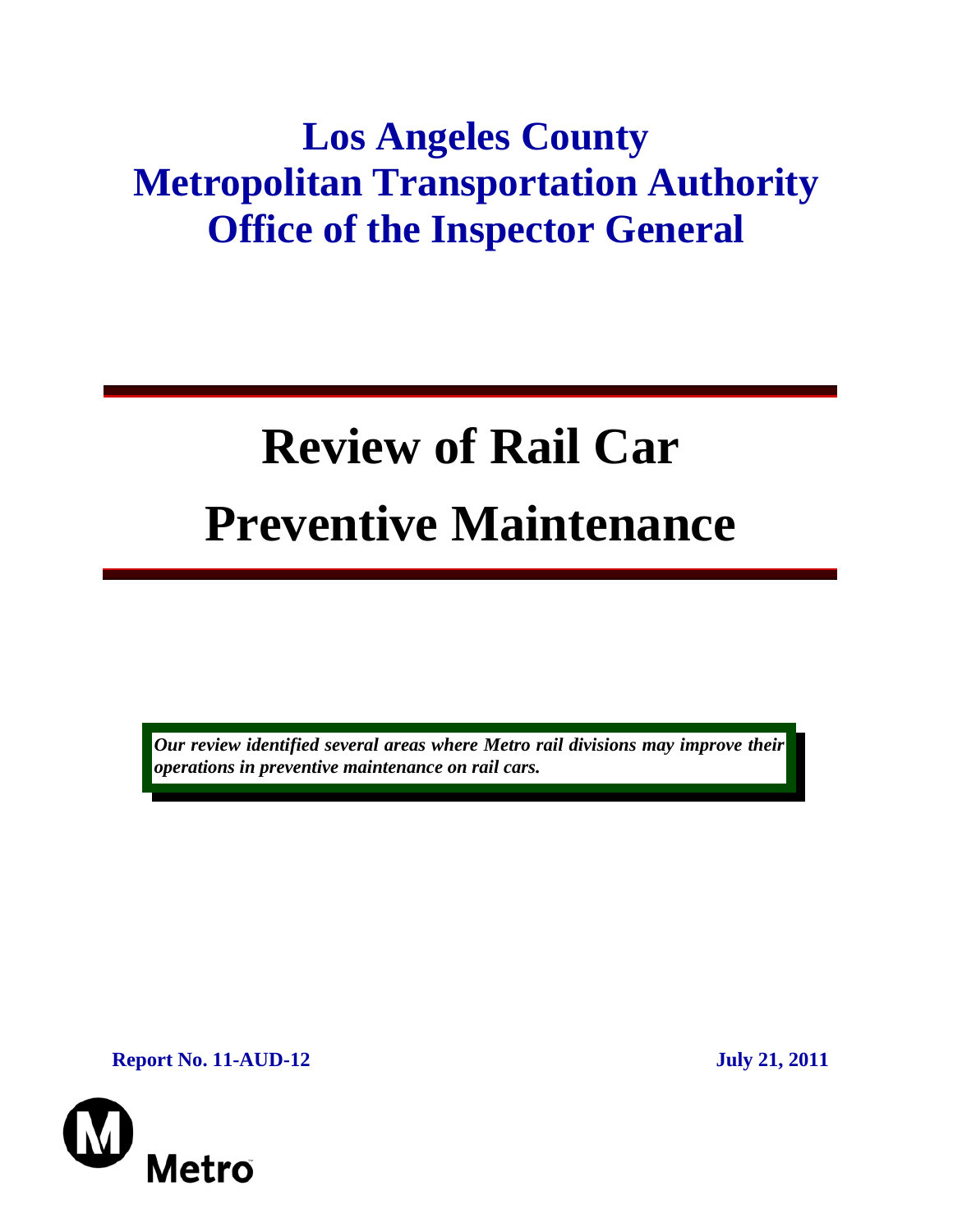

Office of the Inspector General 818 West 7<sup>th</sup> Street, Suite 500 Los Angeles, CA 90017

DATE: July 21, 2011

TO: Board of Directors Chief Executive Officer

Tour Horne FROM: Karen Gorman Acting Inspector General

**SUBJECT:** Final Report: Review of Rail Car Preventive Maintenance **Report No. 11-AUD-12** 

The Office of the Inspector General (OIG) performed a review of the preventative maintenance (PM) process on rail cars. The objective of our review was to determine the adequacy of controls over preventative maintenance on Metro rail cars.

We analyzed ten QA inspections conducted during March to August 2010 of PM completed by the rail divisions. Three of these inspections found that the PM performed on rail cars was unsatisfactory/poor. Although mechanics and their supervisors signed off that the required PM tasks were completed, the QA inspections found the following types of deficiencies:

- ❖ Work orders were not completed and/or properly closed out.
- ❖ Completed tasks were not always reviewed by the supervisor or leadman.
- Required tests were not always performed.
- ❖ Required data was not always recorded and documented.

Our review found that additional guidance and increased oversight and verifications were needed to ensure mechanics properly perform and document PM tasks. We also reviewed four QA inspection reports subsequently issued in February and March 2011. Those reports indicated satisfactory results. The OIG issued a draft report to Metro management on May 13, 2011.

Since the QA inspections in March 2010, leadership changes have been made within the Rail Vehicle Maintenance Department with the appointment of the current Executive Officer, Rail Vehicle Maintenance, the recent appointment of a new Director who oversees the Quality Assurance, Warranty and Instruction Department, and additional position adjustments at the Division level.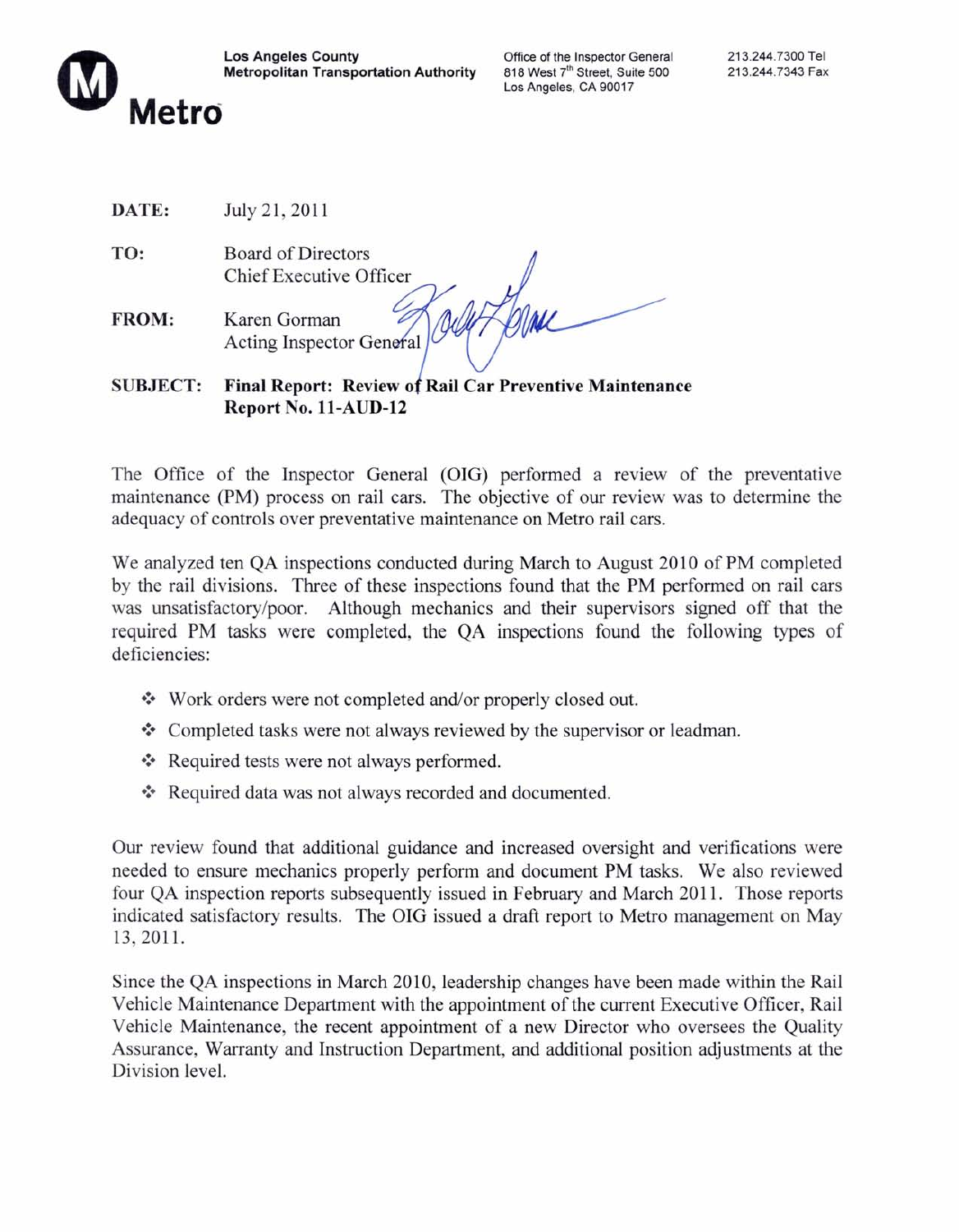The new Rail Vehicle Maintenance Executive Officer agreed with the recommendations in the report, and expressed a positive attitude to make changes to improve performance in the areas indicated. The full text of management's response is included in the enclosed final audit report.

I thank Metro staff for their assistance and input during this review. If you have any questions, please contact Jack Shigetomi, Deputy Inspector General – Audits at (213) 244- 7305.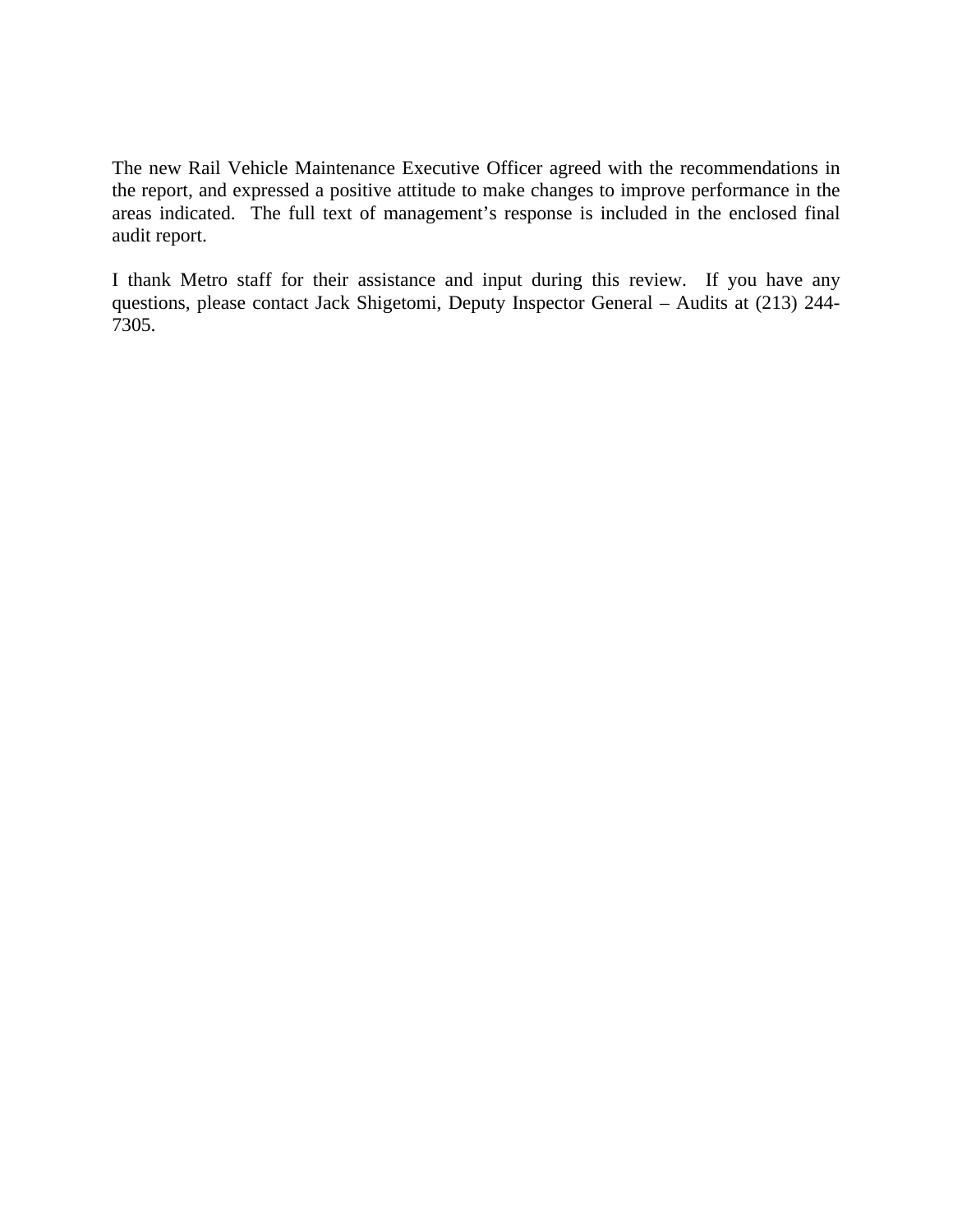## TABLE OF CONTENTS

#### **Page**

|           |                                                                   | $\mathbf{1}$     |
|-----------|-------------------------------------------------------------------|------------------|
|           |                                                                   | $\overline{2}$   |
| A.        |                                                                   | $\overline{2}$   |
| <b>B.</b> | Reasons Why Preventive Maintenance Was Not Properly Performed     | 5                |
| C.        |                                                                   | $\overline{7}$   |
| D.        |                                                                   | 8                |
|           |                                                                   | $\boldsymbol{9}$ |
|           |                                                                   | 11               |
|           |                                                                   | 12               |
|           | <b>ATTACHMENTS</b>                                                |                  |
| A.        |                                                                   | 14               |
| <b>B.</b> |                                                                   | 15               |
| $C-1$ .   | Pictures Pertaining to QA Inspection on Red Line Cars 519 and 526 | 16               |
| $C-2$ .   |                                                                   | 19               |
| $C-3$ .   |                                                                   | 20               |
| D.        | Records Documentation and Maintenance Effectiveness               | 21               |
| Ε.        |                                                                   | 22               |
| F.        |                                                                   | 25               |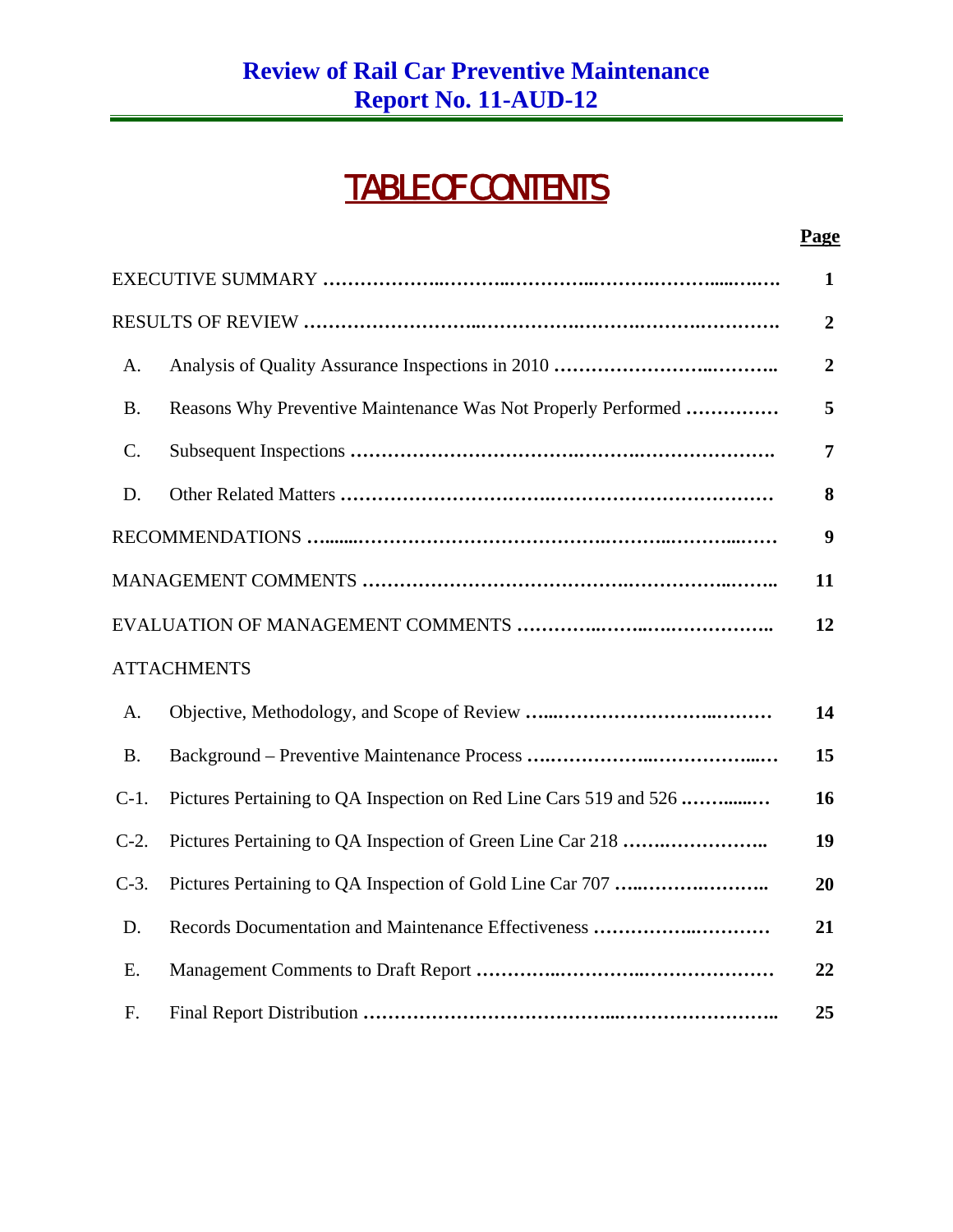## **EXECUTIVE SUMMARY**

The Audit and Investigation Units of the Office of the Inspector General (OIG) performed a joint review of the rail car preventive maintenance (PM) on the Red, Green, and Gold Lines. The OIG received information that a Quality Assurance (QA) inspection in 2010 of two Red Line cars indicated a lack of proper preventive maintenance (PM). Our initial review found similar unsatisfactory audit results from the Green and Gold Line. QA also performed two PM inspection audits on the Blue Line in 2010, and the inspection results were excellent. Thus, the Blue Line was not included as a part of our review.

#### **Objective and Scope of the Review**

The objective of our review was to determine the adequacy of oversight and controls over preventive maintenance on Metro rail cars. We analyzed QA PM inspection reports, reviewed applicable policies and procedures, and interviewed rail division managers and mechanics. (See Attachment A for additional information).

#### **Preventive Maintenance Program**

Rail division mechanics perform PM on rail cars based on the manufacturer's guidelines. The Fleet Rail Services Warranty/Quality Assurance section evaluates the effectiveness of the PM performed and compliance with PM requirements (see Attachment B for additional information).

#### **Summary of Results of Review**

Our review identified several areas where Metro rail divisions may improve their operations in preventive maintenance on rail cars. We analyzed ten QA inspections conducted during March to August 2010 of PM completed by the rail divisions. Three of these inspections found that PM performed on rail cars was unsatisfactory/poor. Although mechanics and their supervisors signed off that the required PM tasks were completed, the following types of deficiencies were found:

- Work orders were not completed and/or properly closed out.
- $\blacksquare$  Completed tasks were not always reviewed by the supervisor or leadman.
- Required tests were not always performed.
- Required data was not always recorded and documented.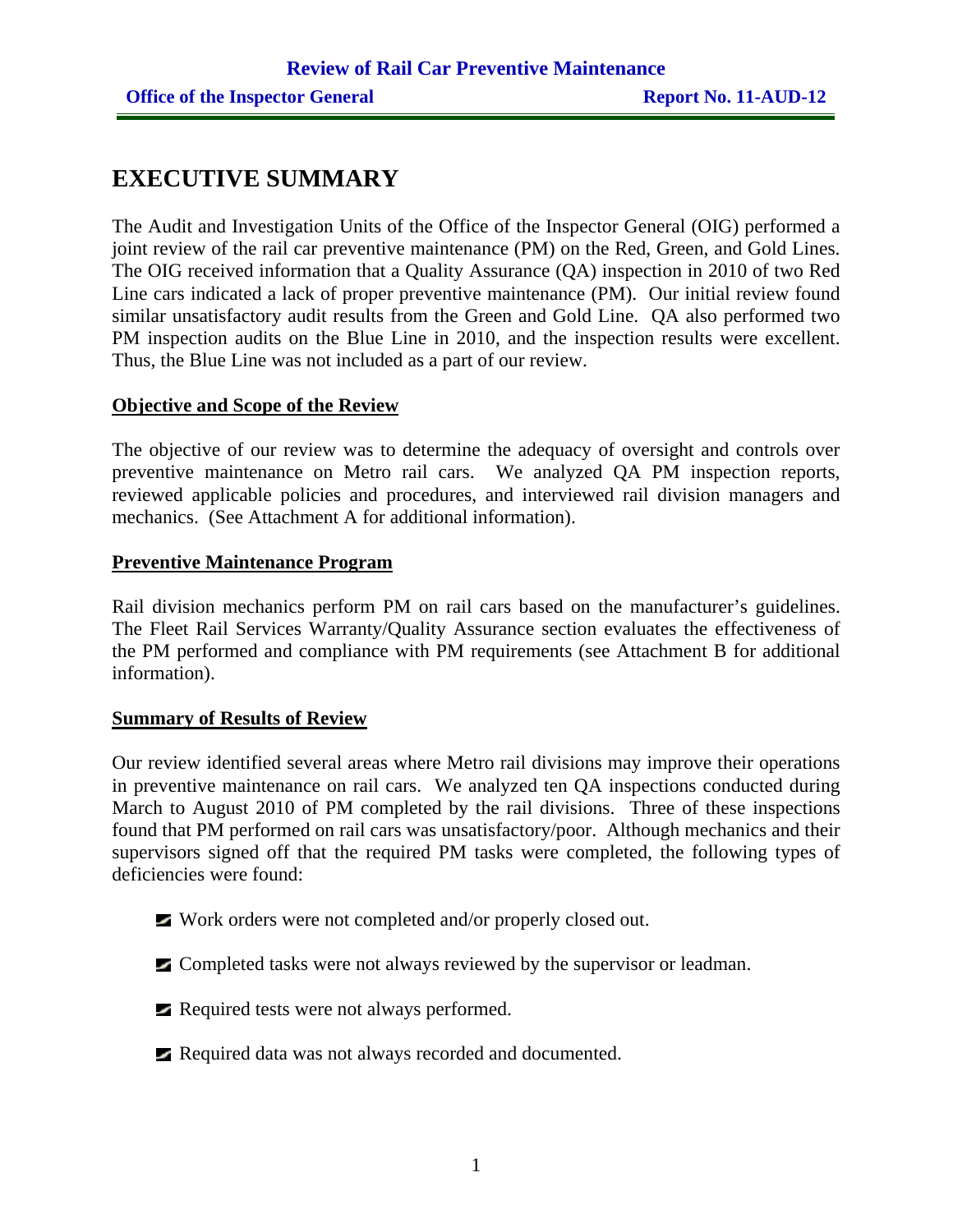## **Review of Rail Car Preventive Maintenance Office of the Inspector General Report No. 11-AUD-12**

Our review found that additional guidance and increased oversight and verifications were needed to ensure mechanics properly perform and document PM tasks. We also reviewed four QA inspection reports subsequently issued in February and March 2011. Those reports indicated satisfactory results. The OIG issued a draft report to Metro management on May 13, 2011.

Within the Rail Vehicle Maintenance Department, leadership changes have been made with the appointment of the current Executive Officer, Rail Vehicle Maintenance, the recent appointment of a new Director who oversees the Quality Assurance, Warranty and Instruction Department, and additional position adjustments at the Division level.

## **RESULTS OF REVIEW**

#### **A. Analysis of Quality Assurance Inspections in 2010**

We analyzed all ten  $QA$  inspections<sup>1</sup> performed of rail cars during 2010. Three of these inspections resulted in a rating of poor/unsatisfactory, while the others received a rating of satisfactory or higher. The three poor/unsatisfactory ratings were given to cars from the Red, Green, and Gold Lines, as shown in the table below:

| <b>Inspection</b> |                  | <b>PM Service</b><br><b>Interval</b> | <b>Rail Car</b> |                       |
|-------------------|------------------|--------------------------------------|-----------------|-----------------------|
| Date              | <b>Rail Line</b> | (miles)                              | <b>Number</b>   | <b>Overall Result</b> |
| 3/25/2010         | Red              | 22,500                               | 519 & 526       | Poor/Unsatisfactory   |
| 4/01/2010         | Green            | 7,500                                | 217             | Good                  |
| 4/16/2010         | Red              | 45,000                               | 589 & 590       | Very Good             |
| 4/22/2010         | Blue             | 5,000                                | 134             | Excellent             |
| 5/24/2010         | Red              | 22,500                               | 507 & 510       | Good                  |
| 5/26/2010         | Green            | 90,000                               | 218             | Poor/Unsatisfactory   |
| 6/03/2010         | Gold             | 30,000                               | 707             | Poor/Unsatisfactory   |
| 6/30/2010         | Green            | 22,500                               | 203             | Very Good             |
| 7/08/2010         | Blue             | 30,000                               | 107             | Excellent             |
| 8/02/2010         | Red              | 90,000                               | 597 & 598       | Excellent             |

#### *Table 1 - Results of 2010 QA Inspections*

 $\overline{a}$ 

 $<sup>1</sup>$  No QA preventive maintenance inspections were performed prior to 2008.</sup>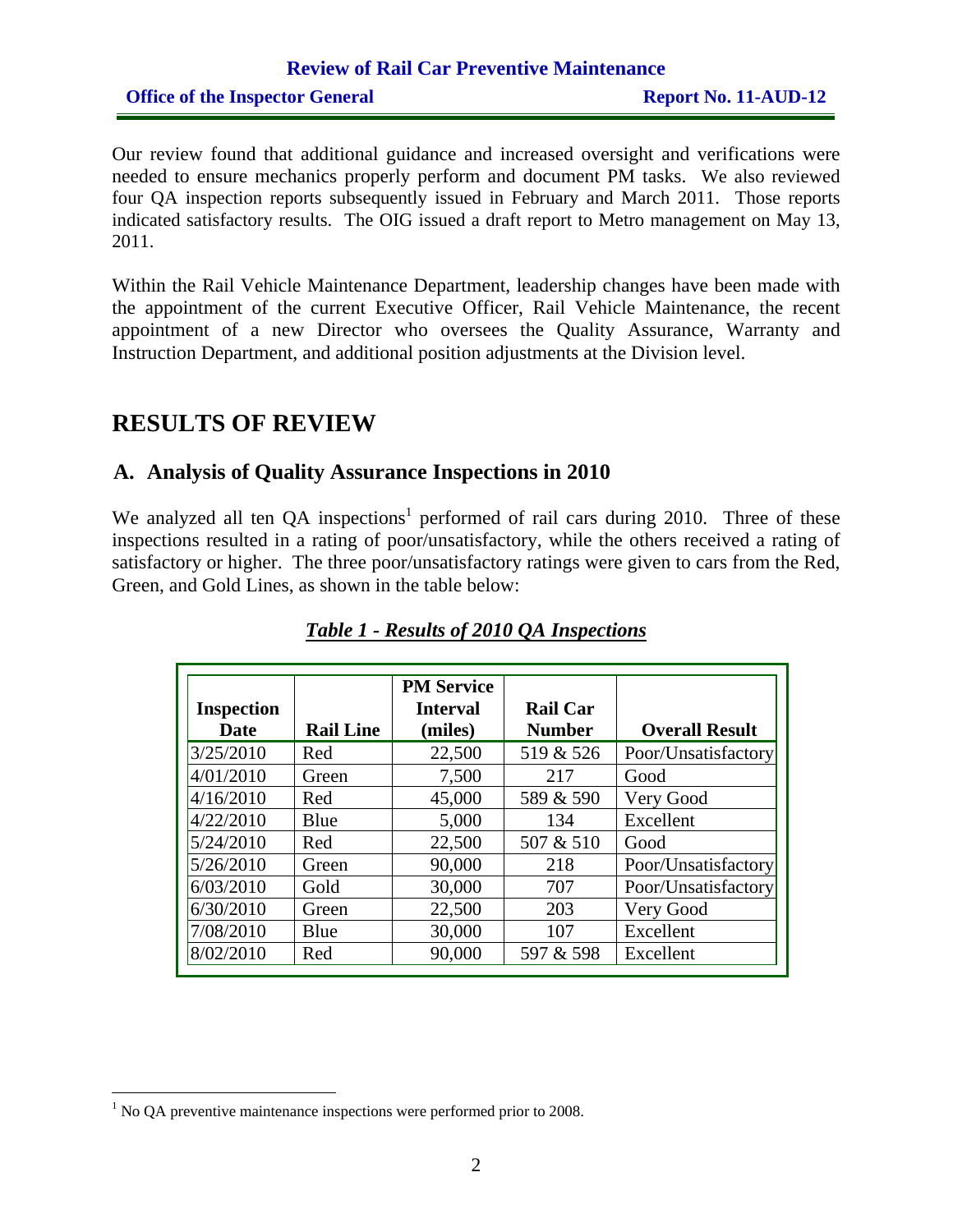## **Review of Rail Car Preventive Maintenance Office of the Inspector General Report No. 11-AUD-12**

#### **1. Details of Three Quality Assurance Inspections with Poor/Unsatisfactory Ratings**

#### **Red Line Cars 519 and 526**

The Red Line division performed scheduled PM (22,500 mile) on cars 519 and 526. After the PM was completed, the QA team inspected the cars. The inspection reported an overall rating of "Poor."

The cars did not pass all tests and they were not allowed back into revenue service until noted deficiencies were corrected. The inspection noted the following concerns:

- On both cars, the top Traction Motor (TM) brushes were found to be worn beyond specification limits. (See picture at Attachment C-1.)
- On car 526, the Commutator was damaged by condemned brushes. All four sets of brushes were found to be beyond the acceptable limit of 3/8 inch; the Brush Holder was out of adjustment; and the Brush Springs were the wrong type, not to specification.
- PCE Air Duct was severely torn and deteriorated beyond repair (car 519). (See picture at Attachment C-1.)
- Duct Tape (unsafe & unauthorized) was used to secure cap on High Voltage Cable area. (See picture at Attachment C-1.)
- All Cyclone Filter screens were completely clogged with debris. (See picture at Attachment C-1.)
- Blowers found to have excessive amounts of carbon dust. (See picture at Attachment C-1.)
- Braided sleeve was frayed and exposed high voltage wires. (See picture at Attachment C-1.)
- Improper fasteners were used to secure TM #3 Cover (car 526).
- TM Blower Brush Spring was not seated properly.
- TM Safety Cables were not adjusted properly.
- All evaporators were found filthy with accumulation of crusty carbon waste.
- Rear Condenser Cover (car 526) was missing.
- Debris was found in the Condenser Coil (car 526).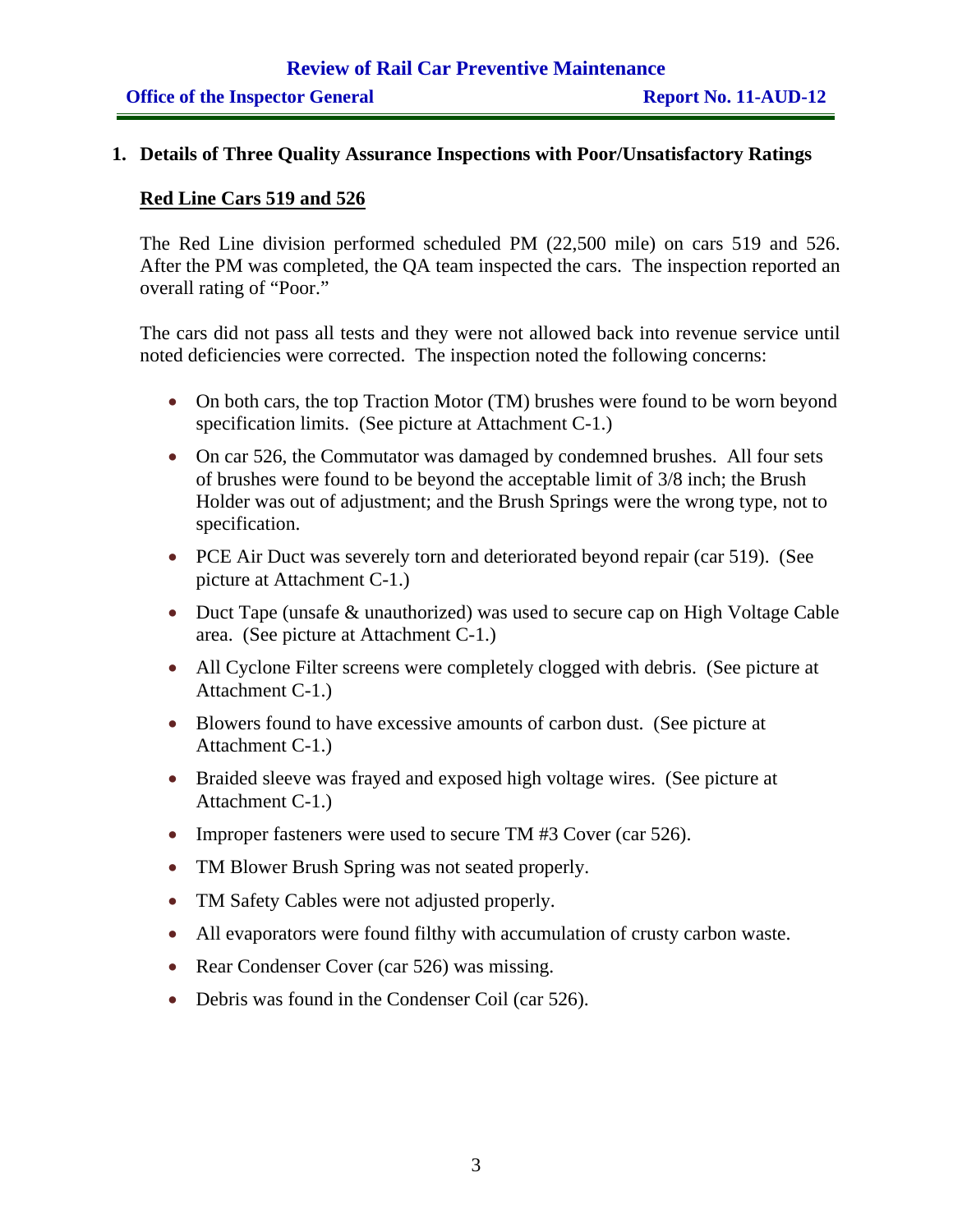#### **Green Line Car 218**

Shortly after Green Line division mechanics performed scheduled PM (90,000 mile) on car 218, the QA team inspected the rail car. The inspection reported an overall rating of "Poor - Unsatisfactory." QA did not allow the car to be released for revenue service until noted discrepancies were corrected. The inspection noted the following concerns:

- Brake Actuator Boots were torn. (See picture at Attachment C-2.) No work order was opened to address repairs. The PM inspection task required a visual check for damage on brake system.
- The A1 Axle had a damaged ground cable that exposed wires at the lug area. (See picture at Attachment C-2.) The PM instructions required Axle Ground Brushes to be checked for damage and wear.
- Sand release function failed to activate when tested. The inspection determined that the Sand Line was clogged. The PM inspection task required that all Sand Boxes be filled and functional before releasing car into service.
- Cab Communication System was inoperable due to missing Voice Data Communication Unit. The car had no PA Intercom or Destination Signage.
- Car HVAC fault light would not reset.
- Operator Dash Board had missing or broken LED lights and covers.
- All PM tasks/inspections were not performed on the Twin Tower Air Dryer (an O-Ring was not replaced). PM instructions require overhaul of Twin Tower Drain Value.
- Required PM was not performed on the High Speed Circuit Breaker.
- Tasks/jobs were being signed-off; yet tasks/jobs were not completed or addressed.

#### **Gold Line Car 707**

Shortly after the Gold Line division performed scheduled PM (30,000 mile) on car 707, the QA team inspected the rail car. The inspection reported an overall rating of "Unsatisfactory." The car was not allowed back into revenue service until noted deficiencies were corrected. The inspection noted the following concerns:

• Pantograph End Horn found to be very loose and rattled. (See picture at Attachment C-3**.)**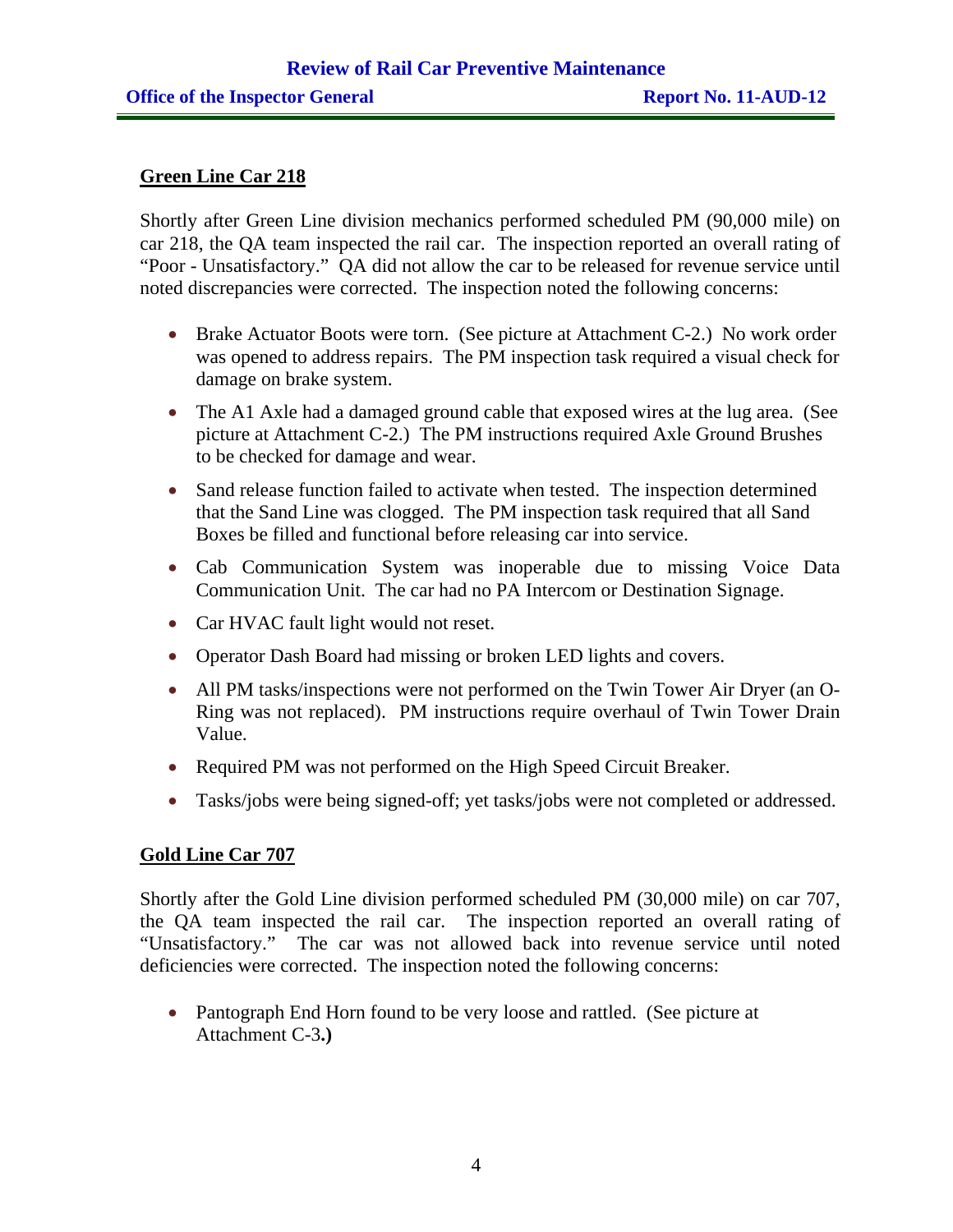#### **Review of Rail Car Preventive Maintenance Office of the Inspector General Report No. 11-AUD-12**

- Tread Lubricator Sticks were not properly adjusted. The distance between lubricator cartridge and wheel was found beyond maximum adjustment levels. (See picture at Attachment C-3**.)**
- Test equipment was not removed, and was found still attached to the vehicle brake control unit.
- Tasks and jobs were signed off as completed, but were discovered incomplete.

**Records/Documentation Requirements**: Although maintenance personnel signed off that PM tasks were completed, the QA inspections found deficiencies. The QA inspection reports found that the records/documentation requirements were not always followed. For example:

- Work orders were not completed and/or properly closed out.
- The supervisor/leadman did not always review completed tasks (see Attachment D for additional details).

**Maintenance Effectiveness**: The QA inspection reports found that maintenance effectiveness was not always adequate such as:

- Required tests were not always performed.
- The cars did not always pass all of the tests applied.
- Required data was not always recorded and documented (see Attachment D for additional details).

#### **B. Reasons Why Preventive Maintenance Was Not Properly Performed**

We interviewed QA personnel and maintenance management at the Red, Green, and Gold Lines regarding QA inspection results. We also interviewed six Red Line mechanics, four Green Line mechanics, and three Gold Line mechanics. These mechanics worked on the rail cars that the QA inspection team found poor/unsatisfactory PM results.

#### **1. Inconsistent Expectation of Responsibilities**

We found that there were inconsistent understanding and expectations of maintenance repair responsibilities among managers, mechanics, and the Quality Assurance team. The mechanics believed that they did not always have to repair or report exceptions or deficiencies noted during their PM work. On the other hand, the QA inspection team expected that all PM tasks be completed and any deficiencies found be corrected or reported for subsequent repair. For example: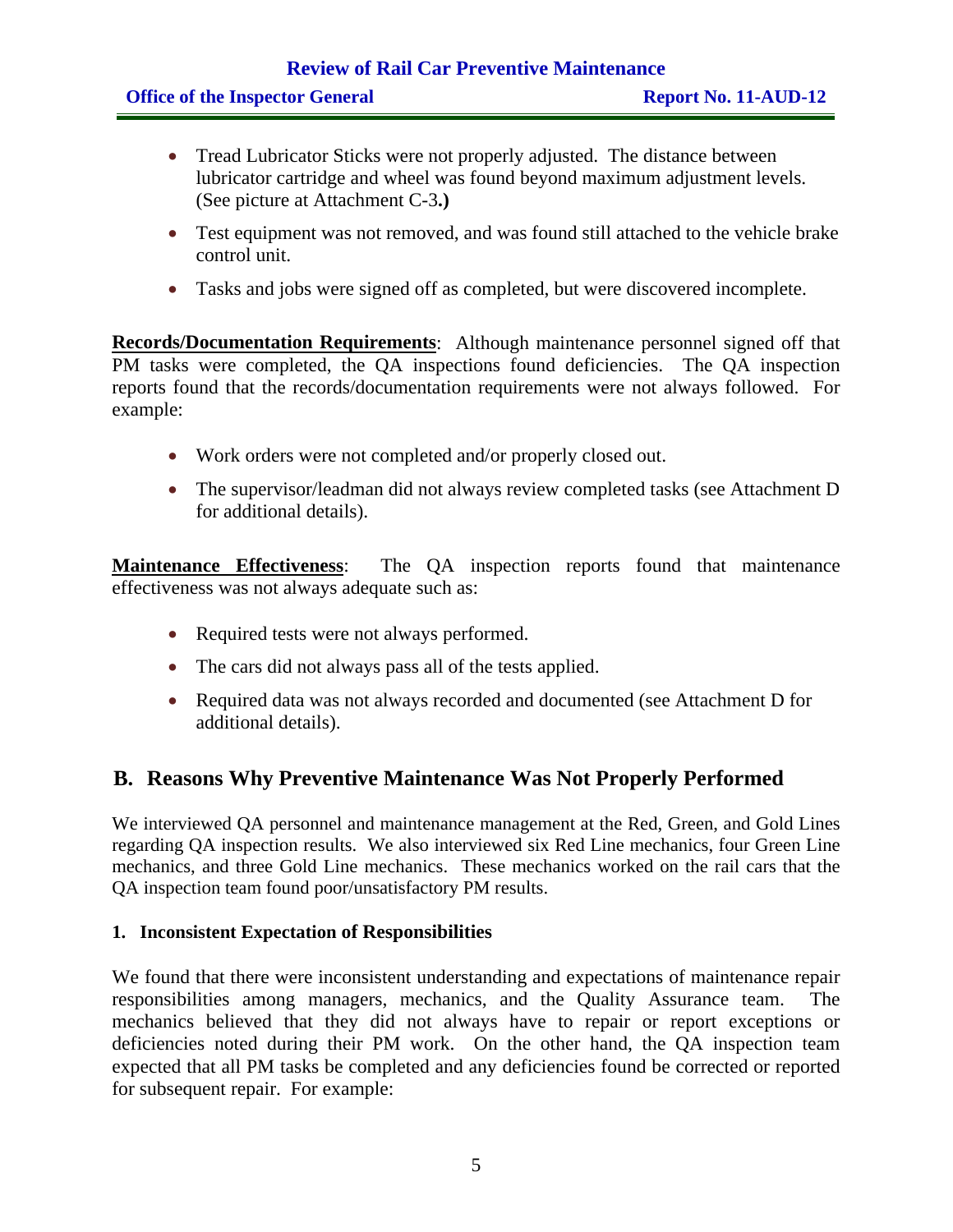- QA inspectors found Red Line mechanics did not clean or report a clogged cyclone filter, debris in a "condenser coil," and excessive carbon dust in "blowers." The mechanic stated that he thought cleaning carbon dust, debris, and clogs are included in the "blown down" procedures that are the responsibility of Service Attendants during the 45,000 mile inspection.
- The QA inspection found that Green Line mechanics did not repair or report a damaged auxiliary panel dash board, a damaged ground cable, and an inoperable Sand System. The mechanics stated that they thought these exceptions were not critical, and would not affect the operation of the rail car.
- The QA inspection found that a Green Line mechanic did not report a broken actuator cover. The mechanic stated that he did not report the broken actuator cover because he believed that his supervisor would not have allowed him to fix the problem.
- A Gold Line mechanic stated that he reported a leaking gearbox to his supervisor, but he was told to just clean and release the car.
- Maintenance Managers at all three rail lines stated that if the mechanics followed inspection procedures, they should have caught all of the exceptions/deficiencies found by the QA inspection team.

#### **2. Additional Preventive Maintenance Guidance Is Needed**

Our review found that Metro has written procedures, instructions, and manuals in place covering mostly administrative matters for how employees should conduct themselves in rail yards, how rail cars should be operated, how tools and equipments should be handled, detailed instructions on troubleshooting, and specific tasks required to perform PM on rail cars.

Our review found that preventive maintenance procedures were inconsistently applied amongst the divisions and the mechanics. For example:

- Mechanics in one division stated that they could generate repair work orders when they found exceptions during PM inspections; however, mechanics in another division stated that they were not allowed to generate their own work orders.
- When exceptions were found, some mechanics made required repairs while others did not make any repairs.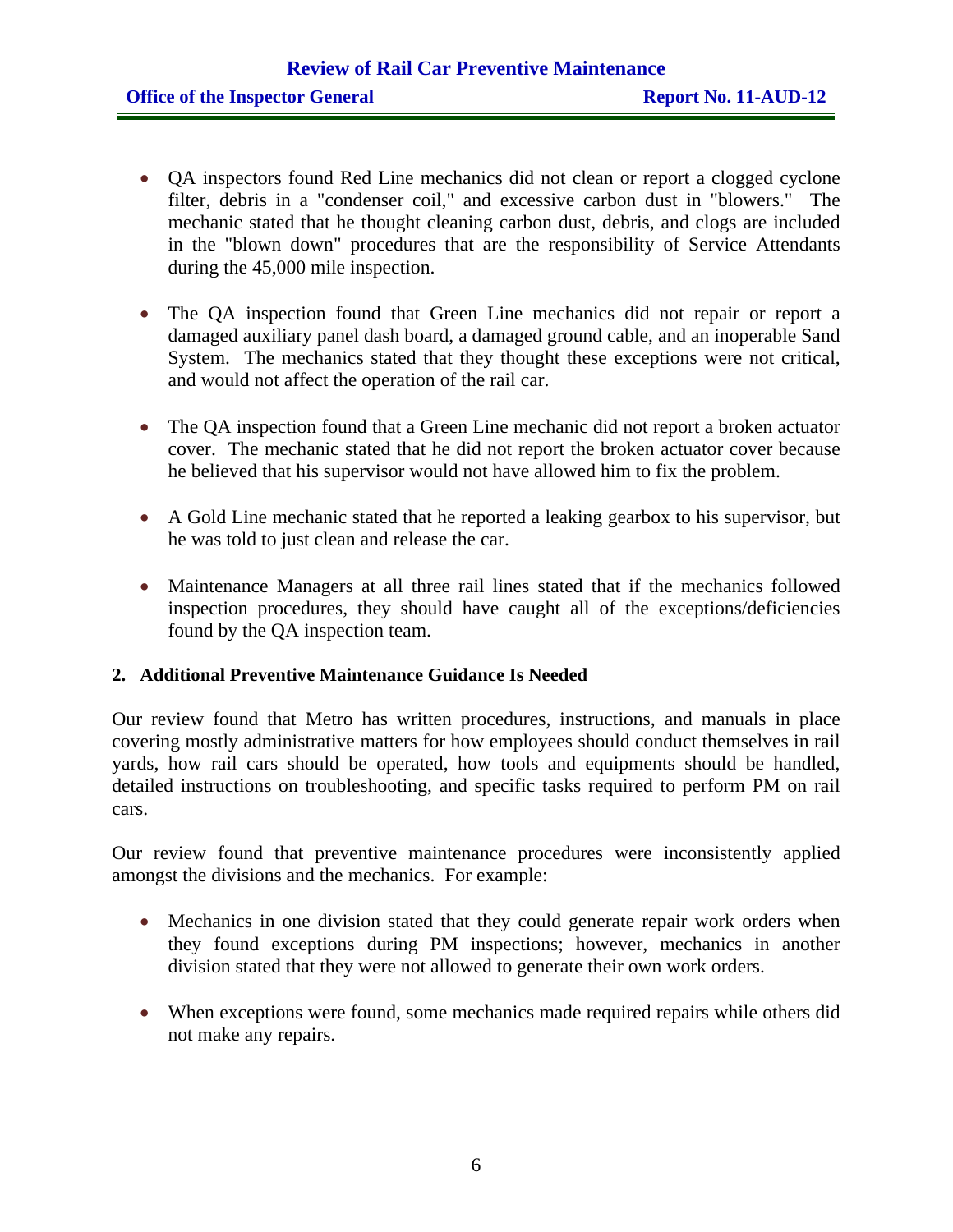## **Review of Rail Car Preventive Maintenance Office of the Inspector General Report No. 11-AUD-12**

- Some mechanics did not document exceptions they found during PM inspections. Others consulted with their leader or supervisor. If they were told to ignore the exception, the mechanics would not write them down.
- Mechanics in one division stated that they got parts from the storekeeper themselves. Mechanics in another division stated that the leadman would obtain parts for them.

Existing written guidance did not adequately cover the (1) role and responsibilities of the mechanics, leaders and supervisors, (2) requirements to document and/or repair exceptions/deficiencies noted, and (3) need to maintain transparency and accountability for following required procedures. In this regard, all deficiencies noted by the mechanics should be documented. If a supervisor or leadman determines that repair work is not necessary, the supervisor or leadman should also document this fact on the task order and sign off. This increases transparency and responsibility for the PM work.

#### **3. Verification of Completed Preventive Maintenance**

We found that the Red Line supervisors did not perform any verification of completed preventive maintenance performed by mechanics. All Red Line mechanics that we interviewed stated that they knew their work would not be checked. The Red Line Maintenance Manager stated that post work inspection is time consuming and there are many employees whose work would have to be inspected.

However, we found that the Green Line and the Gold Line supervisors performed random monthly verifications of completed PM work. Nevertheless, the scope of these verifications was limited. The Green Line Maintenance Manager told us that a supervisor is not allowed to use tools around rail cars because of the restrictions set by the Collective Bargaining Agreement; therefore, it limits the verification performed by supervisors. We believe that supervisors and managers should be allowed to use tools, on a limited basis, for the purpose of providing oversight and verification of work done by mechanics.

#### **C. Subsequent Inspections**

In mid February 2011, we shared the results of our review with the maintenance managers of the Red, Green, and Gold Lines. We advised them that maintenance supervisors and leaders should actively monitor PM work performed by mechanics and ensure that PM tasks are properly completed and closed out. Subsequently, we analyzed four additional QA inspections performed in 2011. The results of these QA inspections are shown on table on the following page: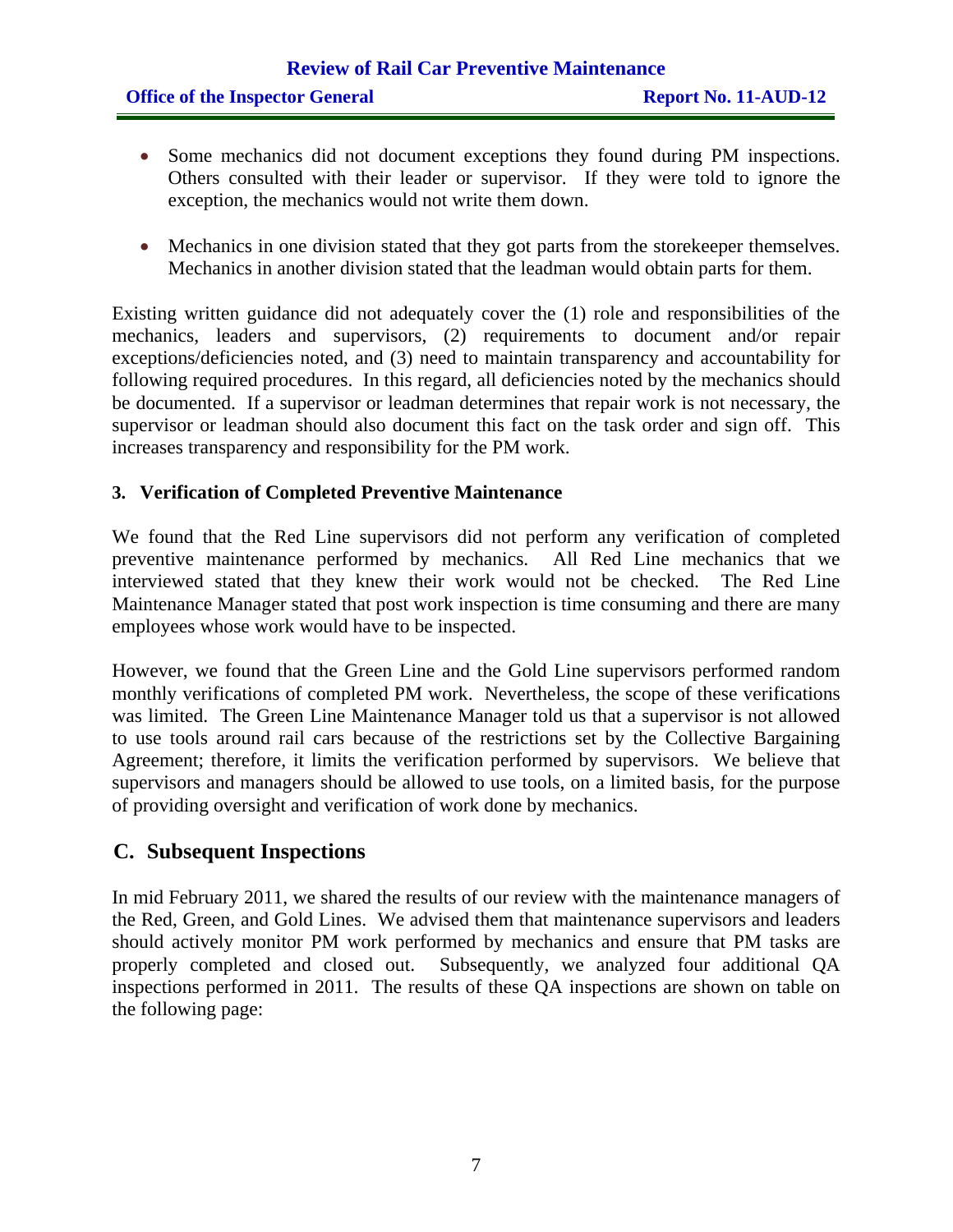| <b>Inspection</b><br><b>Date</b> | <b>Rail Line</b> | <b>PM Service</b><br><b>Interval</b><br>(miles) | <b>Rail Car</b><br><b>Number</b> | <b>Overall Result</b> |
|----------------------------------|------------------|-------------------------------------------------|----------------------------------|-----------------------|
| 2/25/11                          | Green            | 22,500                                          | 210                              | Very Good             |
| 3/16/11                          | Red              | 90,000                                          | 524/525                          | Good                  |
| 3/23/11                          | Blue             | 90,000                                          | 110                              | Outstanding           |
| 3/31/11                          | Green            | 7,500                                           | 2.12                             | Satisfactory          |

*Table 2 - Results of 2011 QA Inspections* 

Although the QA inspection resulted in a satisfactory or higher rating, the QA reports identified some instances where improvements were needed in properly closing out and documenting PM inspection tasks, which indicates that continued management emphasis of this matter is needed. Examples of deficiencies noted are:

- Red Line Cars 524/525: QA found PM tasks were not properly completed concerning the evaporator motor cleaning inspection (Task 1 and 2, Job #6). QA found electrical wires exposed and the conduit frayed.
- Green Line Car 210: QA found the PM task incomplete pertaining to Mechanical Coupler Cleaning and Lubrication (Task #1, Job #16). Specifically, the coupler height adjustment screws were not properly applied.

### **D. Other Related Matters**

#### **1. Rotation of QA Inspectors**

Rail Fleet Services QA/Warranty specialists are stationed at all of the rail divisions. They conduct QA PM inspections at the rail divisions, and assist the division on warranty, repair, and maintenance issues. They perform the QA inspections at only the divisions that they are assigned to support. We believe that the QA/Warranty specialists should be rotated so they would perform inspections at other rail divisions. This would:

- Provide greater consistency and standardization in the QA inspections conducted,
- Increase types and numbers of recommendations to improve maintenance, and
- Broaden the experience and skills of QA/Warranty specialists by working with other types of rail cars.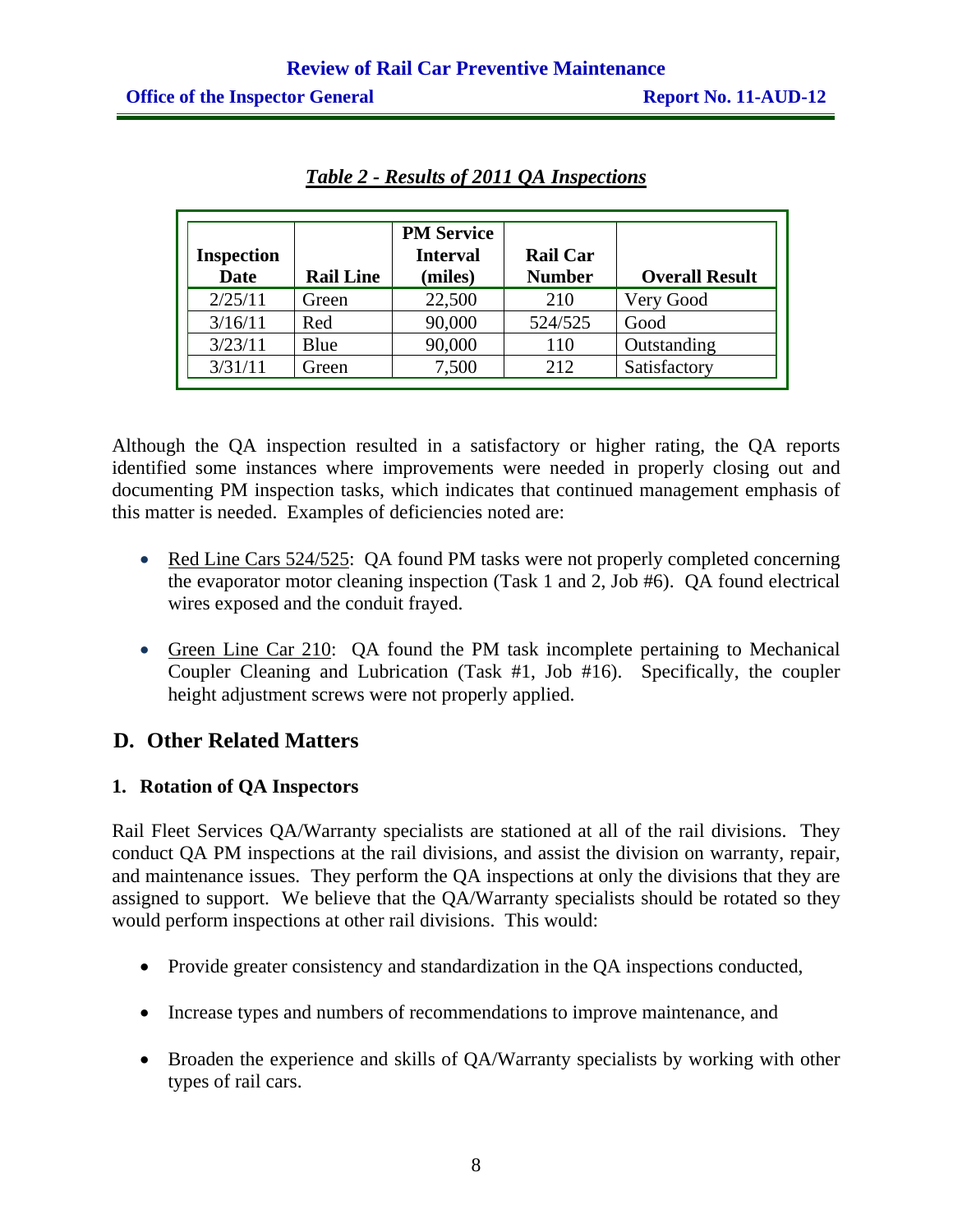#### **2. Warranty/QA Manager Comments**

The Warranty/QA Manager suggested that his team's capabilities would be enhanced by adding:

- Resources, expanding audit coverage, and as well as increasing audit frequencies across all Maintenance Divisions,
- Audit capability in support for Metro's rail contractors and vendors, and
- Support for rail accident and incident Quality Control investigations.

Some of the mechanics we interviewed said that they were unaware that the QA team performs inspections of their maintenance work. The Warranty/QA Manager stated that he would like to see an increased awareness on the proper maintenance procedures.

## **RECOMMENDATIONS**

We recommend that the Rail Fleet Service Management:

#### **1. Develop Guidance for Performing Preventive Maintenance.**

Rail Fleet Service should develop additional written guidance that covers the rail PM process, including overall policy, responsibilities, accountability, procedures, and implementation plan. Additional guidance will help to ensure that duties and services are performed in a consistent manner and increases transparency and responsibility. The guidance should require that:

- a. Mechanics repair any exception or deficiency found during PM, prepare a work order, or report the exception in the maintenance system.
- b. Supervisors or leaders also document in the maintenance system and sign off if they determine that repair work is not necessary.

#### **2. Coordinate among Rail Divisions and QA Team.**

Rail Fleet Services should:

a. Coordinate among rail maintenance staff and Warranty/QA team on the understanding and expectation of criticalities on the PM inspection procedures that need to be resolved before PM is completed and cars are released back into revenue service.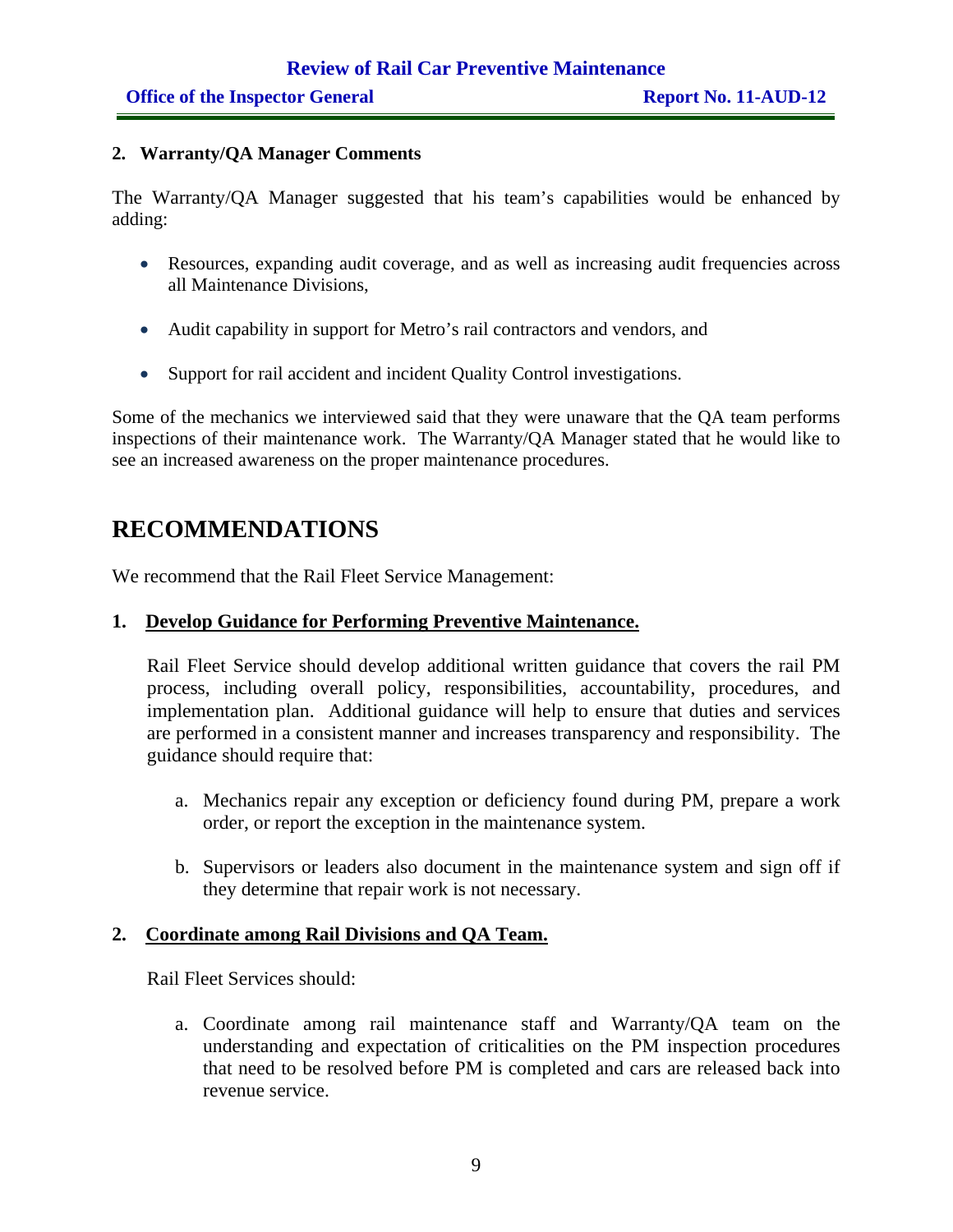- b. Re-enforce these criticalities to mechanics, leaders, supervisors, and managers, so there is consistent expectation of PM maintenance inspection procedures.
- c. Ensure that rail maintenance management continue working with the Warranty/QA team and Rail Instruction team in updating PM maintenance guidance to reflect proper procedures for mechanics to follow.
- d. Consider surveying the Blue Line because of their excellent QA results, and develop best practices to be shared among all rail divisions.

#### **3. Verify Maintenance Work.**

Rail Fleet Services should:

- a. Work with rail divisions to increase supervisory oversight and/or verification of preventive maintenance work.
- b. Consider developing a model for division supervisors to conduct random verifications, and using a specialist (mechanic) to assist the supervisor in carrying out the verification. Random verification of work helps to ensure proper maintenance and provides management feedback on areas where instructions and procedures need improvement.
- c. Consider making any necessary changes or amendments to the Collective Bargaining Agreements that might be needed to allow supervisors and managers the ability to provide oversight and verification of work performed by mechanics.

#### **4. Re-enforce Requirements to Mechanics.**

Rail Fleet Services should re-enforce to mechanics proper preventive maintenance procedures. If certain mechanics make repetitious mistakes, provide them additional instructions and/or training.

#### **5. Monitor Quality Assurance Inspections Results.**

The Warranty/QA team should monitor the results of their QA inspections of PM completed by the divisions, and consider targeting activities or areas that have a high number of exceptions. Continuing QA inspections of preventive maintenance will help improve the effectiveness of the program.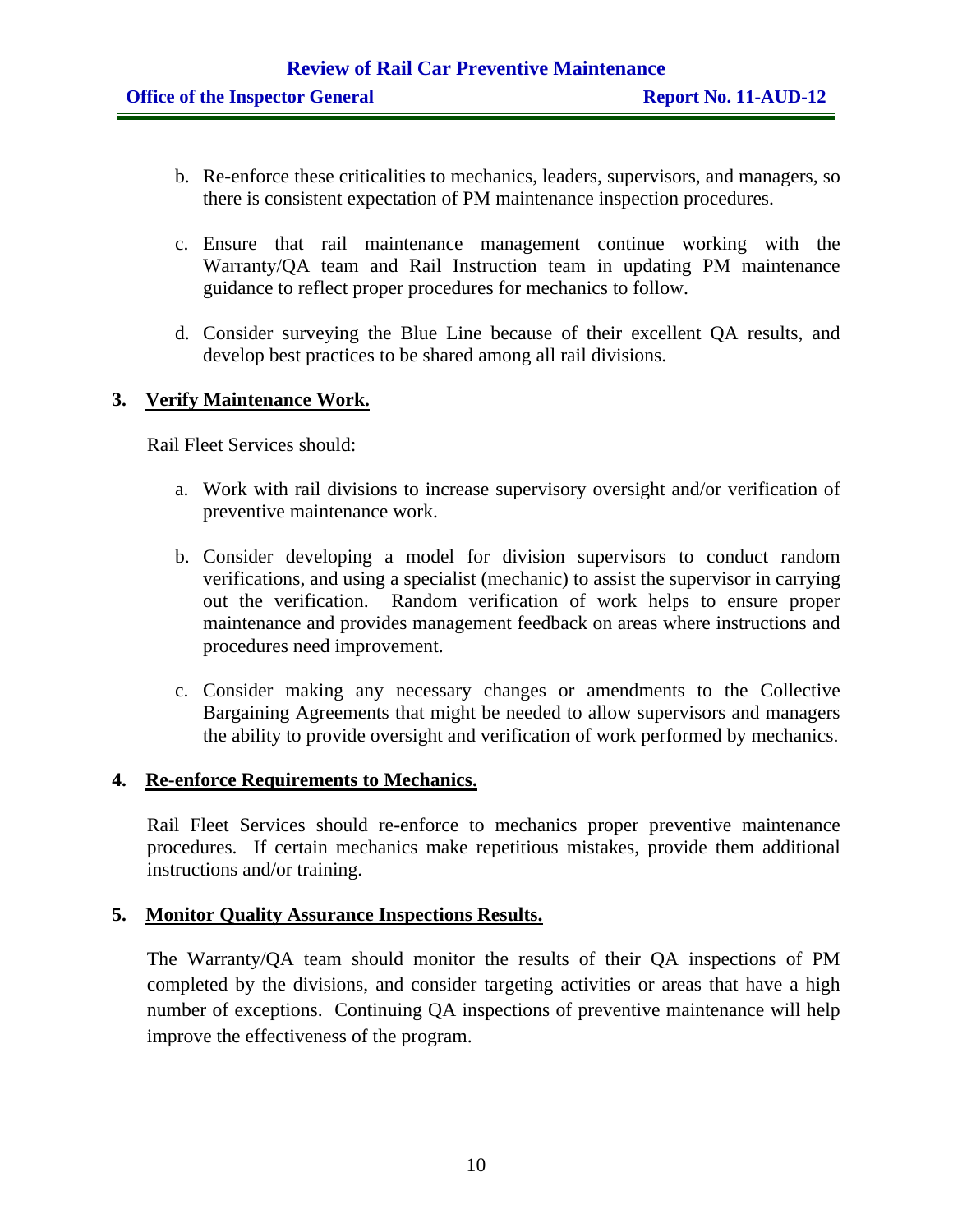#### **6. Rotate QA Inspectors.**

The Rail Fleet Services Warranty/Quality Assurance team should consider periodically rotating QA/Warranty specialist assigned so that the same QA inspector does not constantly perform QA PM inspections at the same rail division. Rotating inspection assignments would help improve consistency and standardization of inspections performed amongst the various rail divisions.

## **MANAGEMENT COMMENTS**

On July 19, 2011, the Executive Officer, Rail Vehicle Maintenance provided a response to the OIG draft report. The Executive Officer agreed with the recommendations and provided a corrective action plan, which included the following actions:

#### **Develop Guidance for Performing Preventive Maintenance**

- $\triangleright$  Division and Instruction Managers have already, or are in the process of reviewing the PM policies, procedures, and guidelines with supervisory staff to ensure inclusion of noted accountability factors. The procedures either implement new or enhance existing protocols to address deficiencies found during Preventive Maintenance Inspections (PMI).
- $\triangleright$  The importance of proper guideline assurances, via procedures for Work Order repair documentation and work sign–off, is emphasized to Specialists, Leaders, and Supervisors.

#### **Coordinate Among Rail divisions and Quality Assurance Team**

- $\triangleright$  The Division Manager, with QA Manager's oversight, will continue to emphasize that supervisors do not release a partial PMI vehicle into revenue service, regardless of revenue need, unless ALL open Work Orders are properly completed indicating resolution of deficiency.
- ¾ Maintenance and Instruction are currently reviewing PMI policies at all division, as stated above (under recommendation 1).
- ¾ QA–Warranty will continue to observe and enforce maintenance coordinated audit and inspection activities.

#### **Verify Manual Work**

 $\triangleright$  Division Managers and Instruction are developing and upgrading supervisory oversight policies and guidelines for random verification of PMI completion check points, jointly assisted by an ATU Specialist and/or Leadman.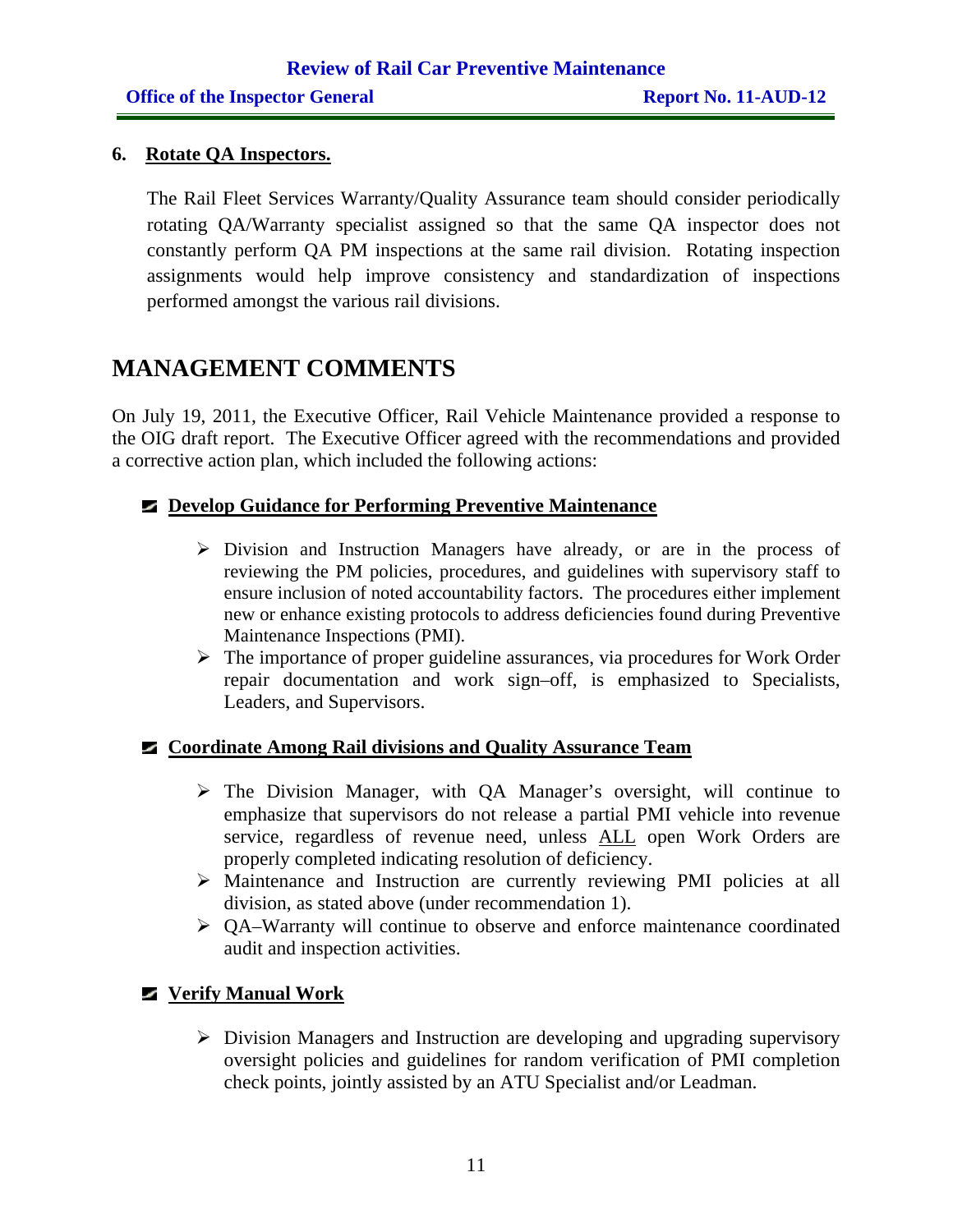$\triangleright$  The "Supervisor Post Inspection Form" developed in 2002 has been upgraded for consistent application across all rail divisions.

#### **Re-enforce Requirements to Mechanics**

¾ Division Managers, the QA Manager, and the Instruction Manager will develop a process for reinforcing Specialist PMI competence, as well as any required retraining efforts.

#### $\blacksquare$  Target Quality Assurance Inspections

- ¾ QA-Warranty will focus even more intently on monitoring PM Inspections by division as well as target areas with noted performance discrepancies.
- $\triangleright$  Division Managers will enforce frequent post inspection audits to be performed by maintenance supervisory staff.
- $\triangleright$  QA-Warranty goals are already in place to increase the number of PMI audits by 25 percent.
- $\triangleright$  When training opportunities exist, QA-Warranty and Instruction will develop training programs to focus more on Supervisor hands-on experience, plus have them attend training classes on rail vehicle equipment.

#### **Rotate QA Inspectors**

¾ The QA-Warranty Manager will organize and schedule periodic rotation assignments between rail divisions to help improve consistency and inspection standardization.

See Attachment E for the full text of management comments.

## **EVALAUTION OF MANAGEMENT COMMENTS**

Metro's proposed corrective action plan is responsive to the findings and recommendations in the report. Therefore, we consider all issues related to the recommendations in the report resolved based on the corrective action plan. Although the recommendations are resolved, staff must follow up on the recommendations that are still open until all corrective actions are completed. This requirement is set forth in Management Audit Services Audit Report Follow-up & Resolution Policy (MAS 1).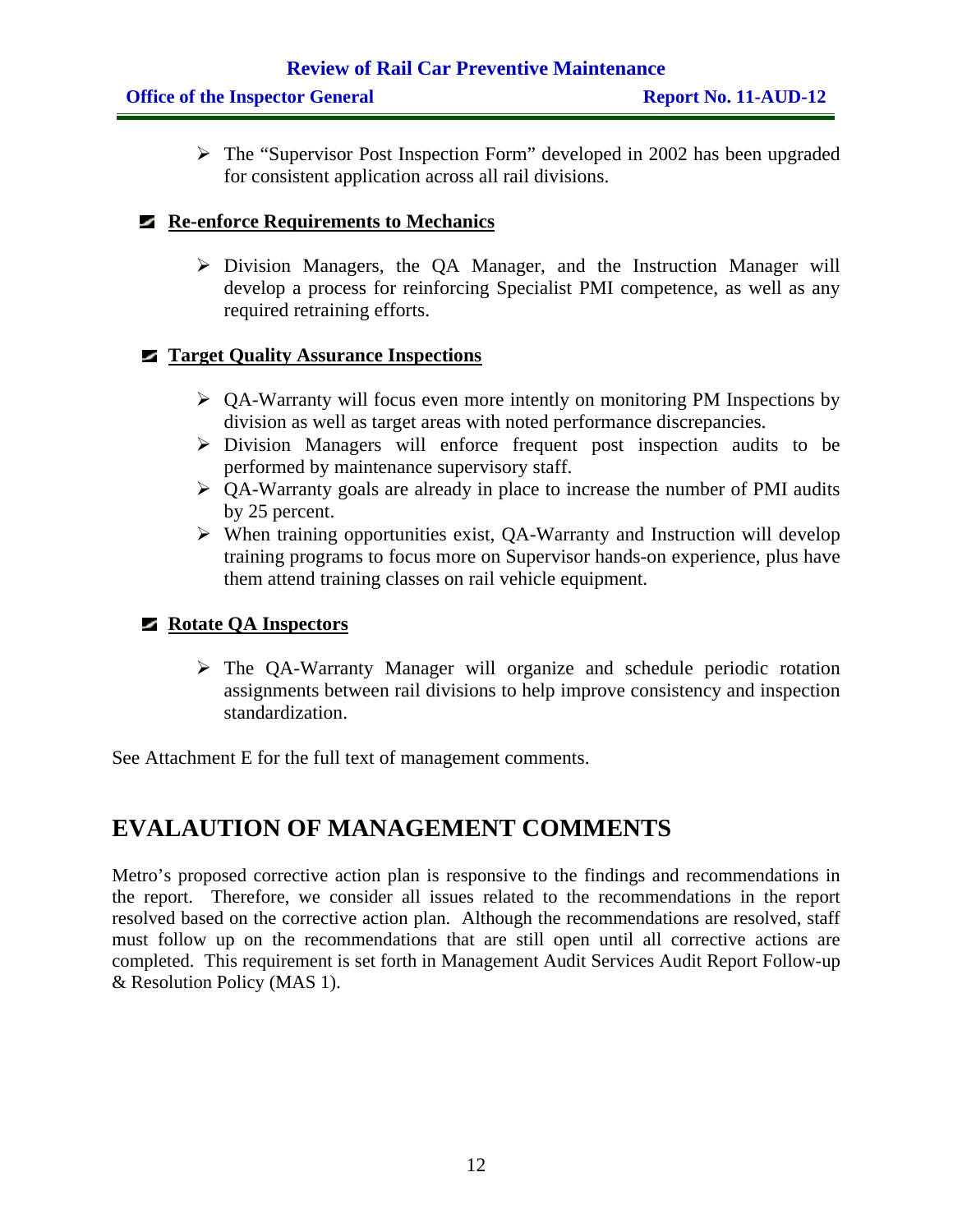# **ATTACHMENTS**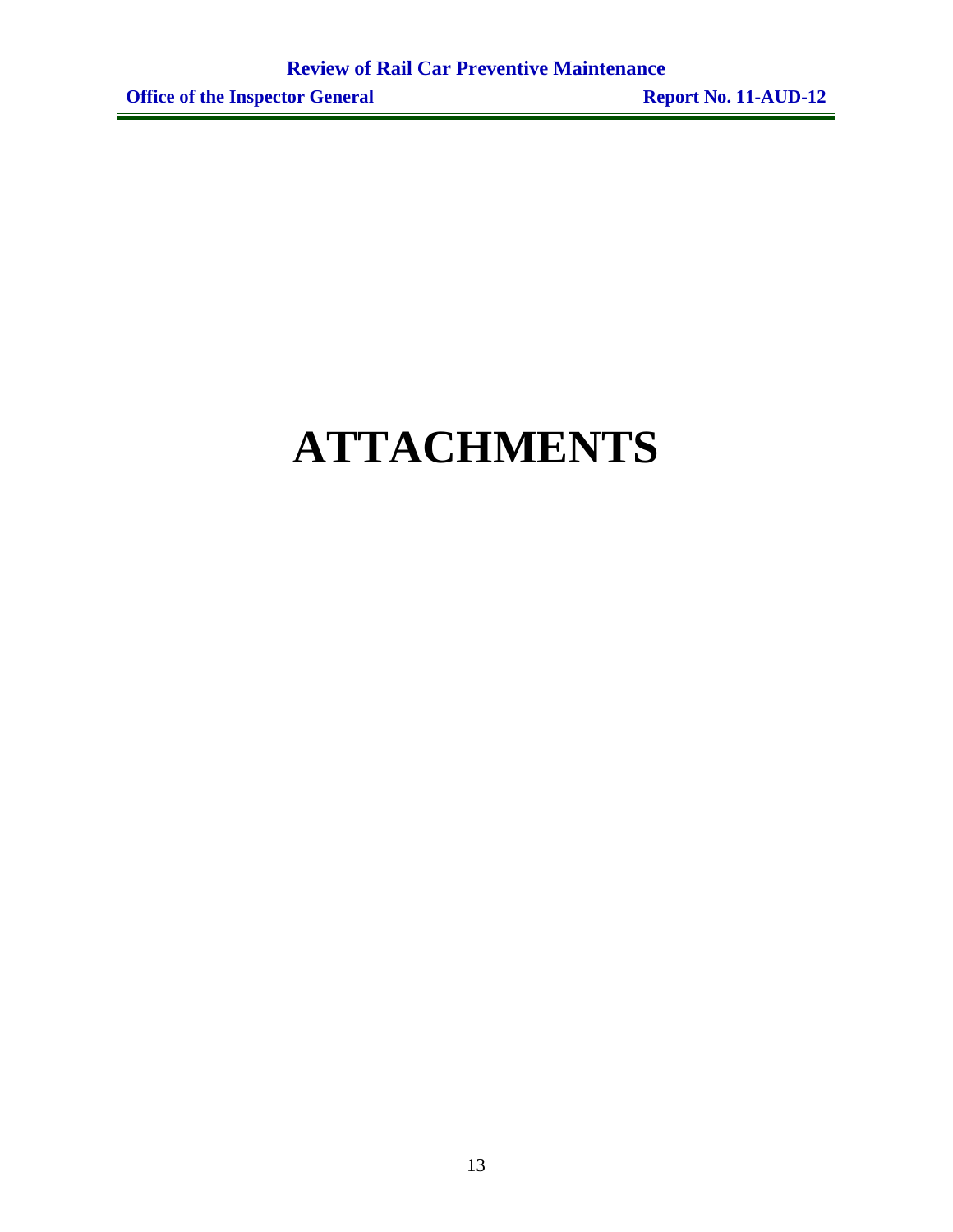## **Objective, Methodology, and Scope of Review**

The former Metro General Manager of Rail Operation referred a matter to the OIG that a QA inspection gave a "poor" rating for PM performed on Red Line cars 519 and 526. The General Manager was concerned that the problems found by the QA inspection could be more widespread and indicative that maintenance personnel were just signing off on completing the required maintenance when in fact they did not do the maintenance work.

The objective of our review was to determine the adequacy of controls over preventive maintenance on Metro rail cars.

To accomplish this review objective, we:

- Interviewed Rail Fleet Service QA personnel regarding their QA inspections of rail cars.
- Obtained and analyzed QA inspection reports on rail car preventive maintenance.
- Reviewed Metro's Rail Operation manuals, procedures, and related rulebooks.
- Interviewed various rail maintenance managers and mechanics who were responsible for the preventive maintenance on rail cars at the Red, Green, and Gold Lines.
- Observed the preventive maintenance process and shift turnovers at two rail divisions.

The audit portion of the review was performed in accordance with Generally Accepted Government Standards for staff qualification, independence, and due professional care and included such tests of procedures and records as deemed necessary under the circumstances.

The scope of our review is limited to the preventive maintenance process on the Red, Green, and Gold Line. We did not attest to the accuracy of the QA inspection reports, nor did we test the accuracy of documentation generated from Metro's M3 system used by RFS for maintenance monitoring.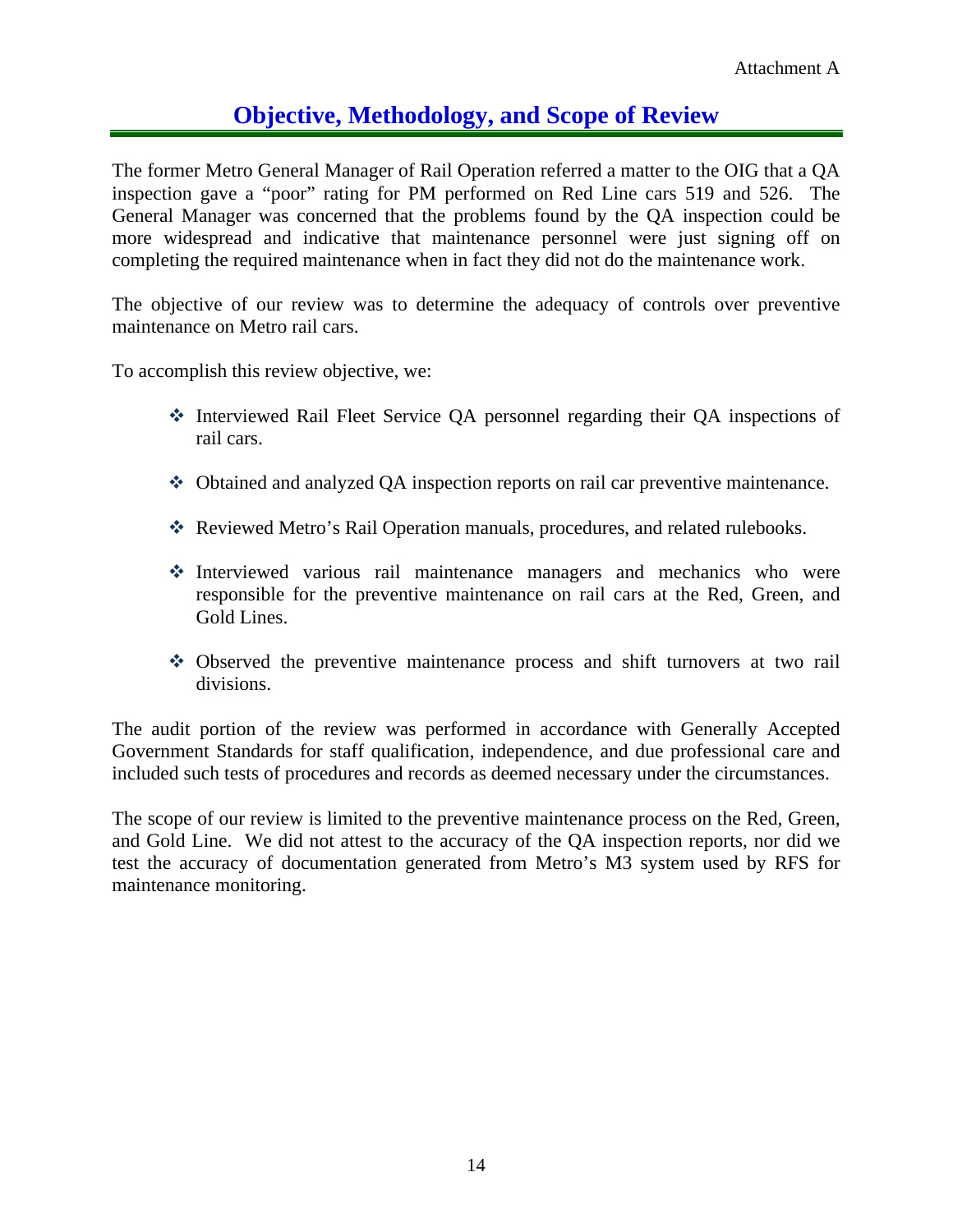## **Background – Preventive Maintenance Process**

Metro's Preventive Maintenance Program consists of regularly scheduled preventive maintenance to maintain rail car performance. Rail Fleet Services sets rail car maintenance inspection schedules based on manufacturer's guidelines. The Maintenance Divisions track rail car mileage and alerts maintenance management of required preventive maintenance. When a PM service interval is near, the scheduler arranges for the rail car to be pulled into the maintenance yard.

Maintenance management creates PM work orders for the cars to be worked on. After mechanics clock-in on the M3 system for their daily shift, they are assigned work tasks by either a supervisor or a leader. These assignments can be new ones or unfinished tasks from the prior shift. Mechanics take the printed work orders, log onto M3 to "job-on", and view their detailed task instructions including procedures. Preventive maintenance often requires the routine replacement of parts. Mechanics request parts from the storekeeper prior to beginning work. The shift leader assists the mechanics when needed to help in ordering parts and solving problems. When mechanics find exceptions/deficiencies during the inspection, they make notes on the work order and notify their leader or supervisor. The supervisor or leader then creates work order(s) for exceptions and/or deficiencies. When mechanics finish the PM task, they sign off on M3 electronically indicating the task is completed, and then notify the leader. The supervisor or leader also electronically signs off on the M3 system that the task has been completed.

Before the end of the shift, mechanics report the status of their work to the shift leader or supervisor by submitting printed work orders with their initials next to each task attesting that they have accomplished the task. The leader and supervisor then log the status of these work orders on a computer spreadsheet and in a log book. When all required inspection procedures are completed and there is no outstanding work order tasks, management releases the rail cars to revenue service.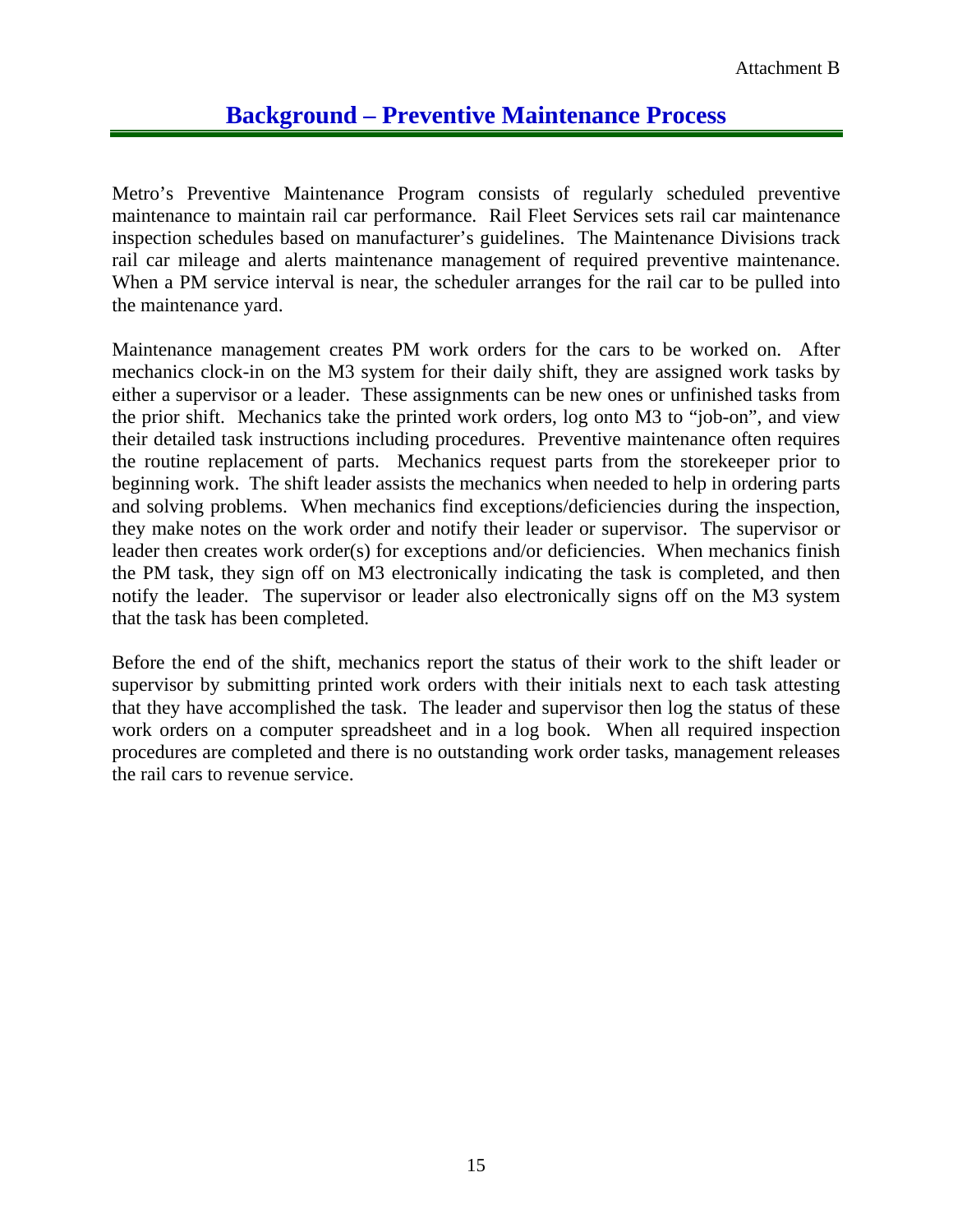## **Pictures Pertaining to QA Inspection on Red Line Cars 519 and 526**



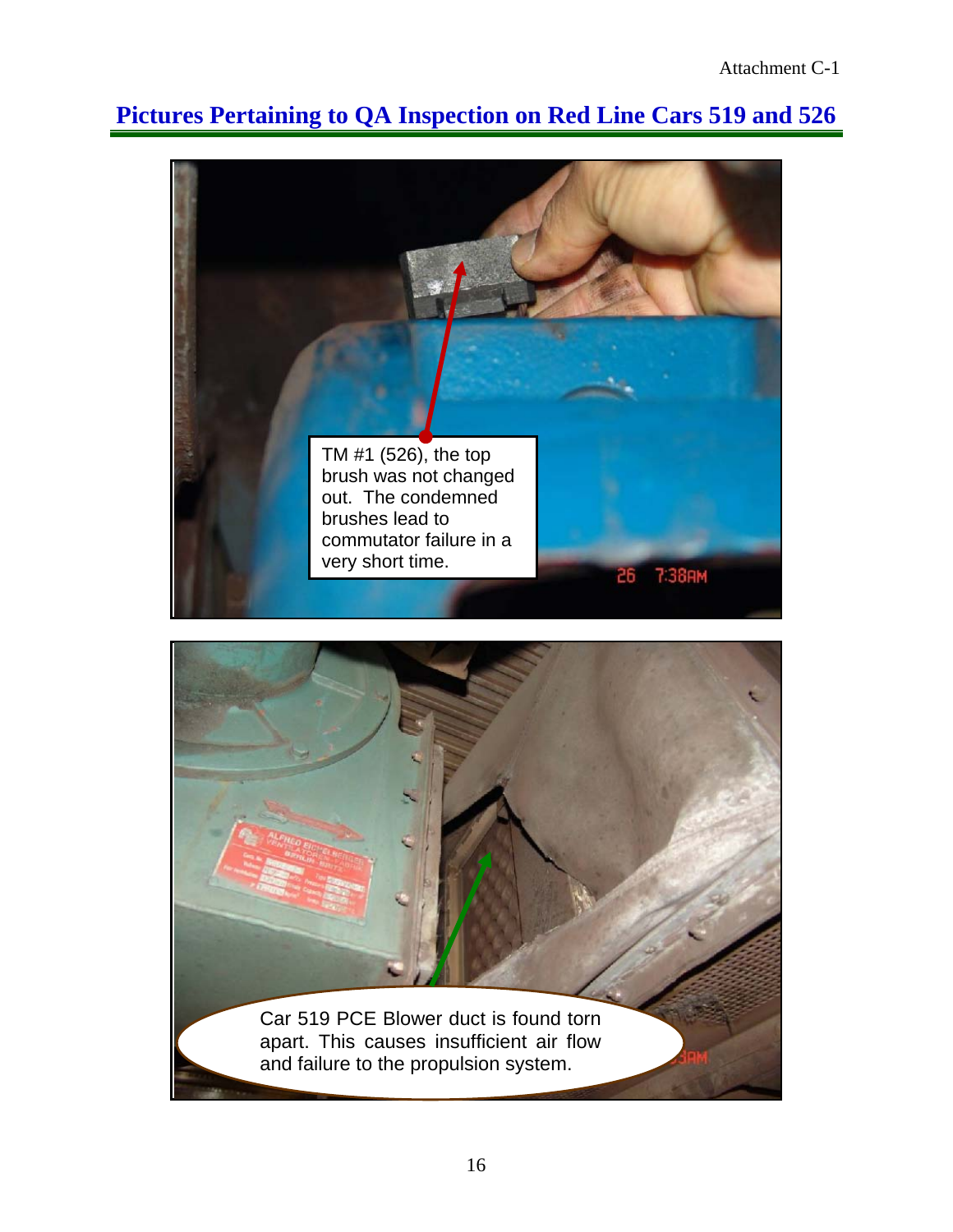## **Pictures Pertaining to QA Inspection on Red Line Cars 519 and 526**





clogged with debris. This leads to costly TM failure. The blowers must be cleaned and cleared for the Cyclone filter to work properly.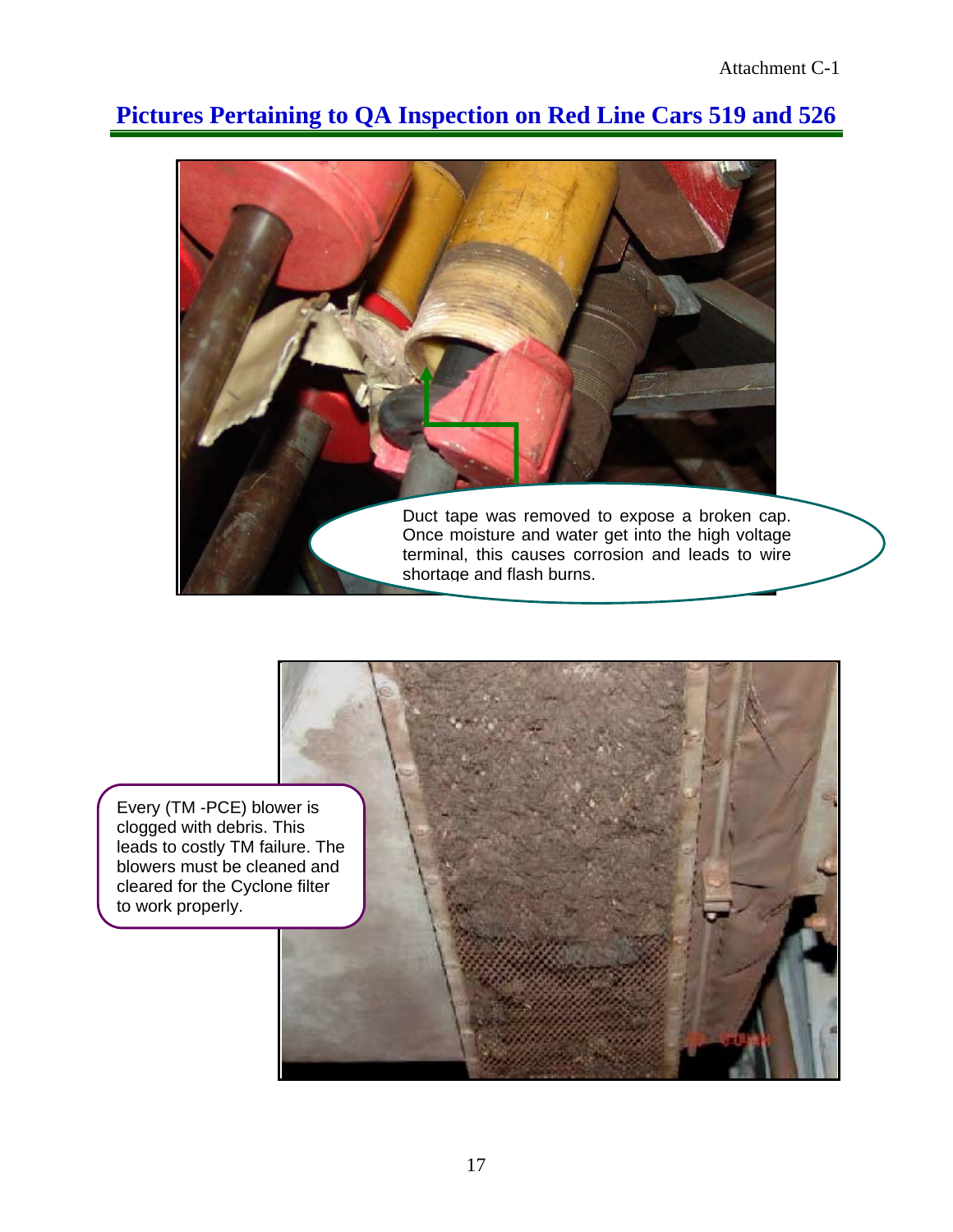## **Pictures Pertaining to QA Inspection on Red Line Cars 519 and 526**

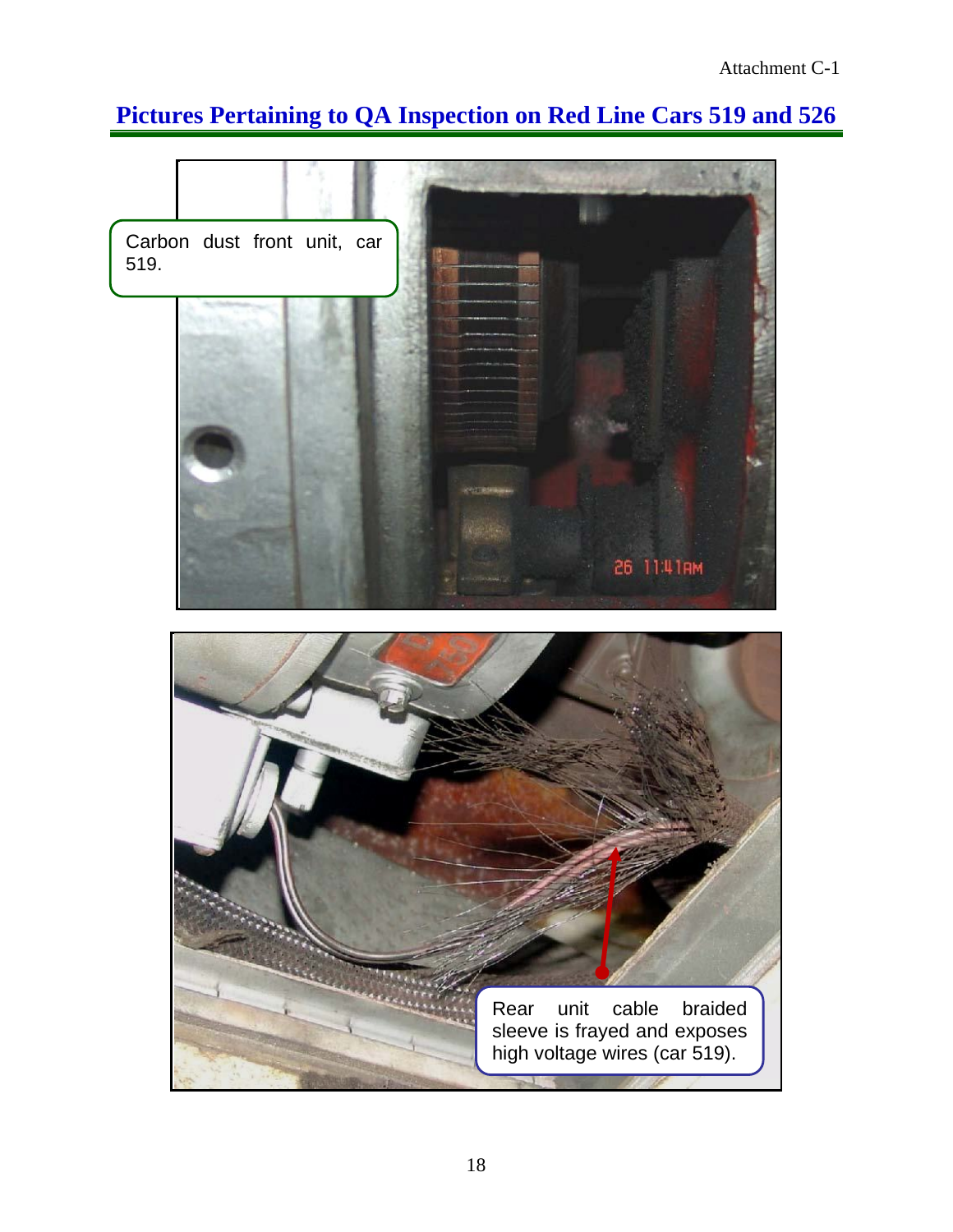## **Pictures Pertaining to QA Inspection of Green Line Car 218**

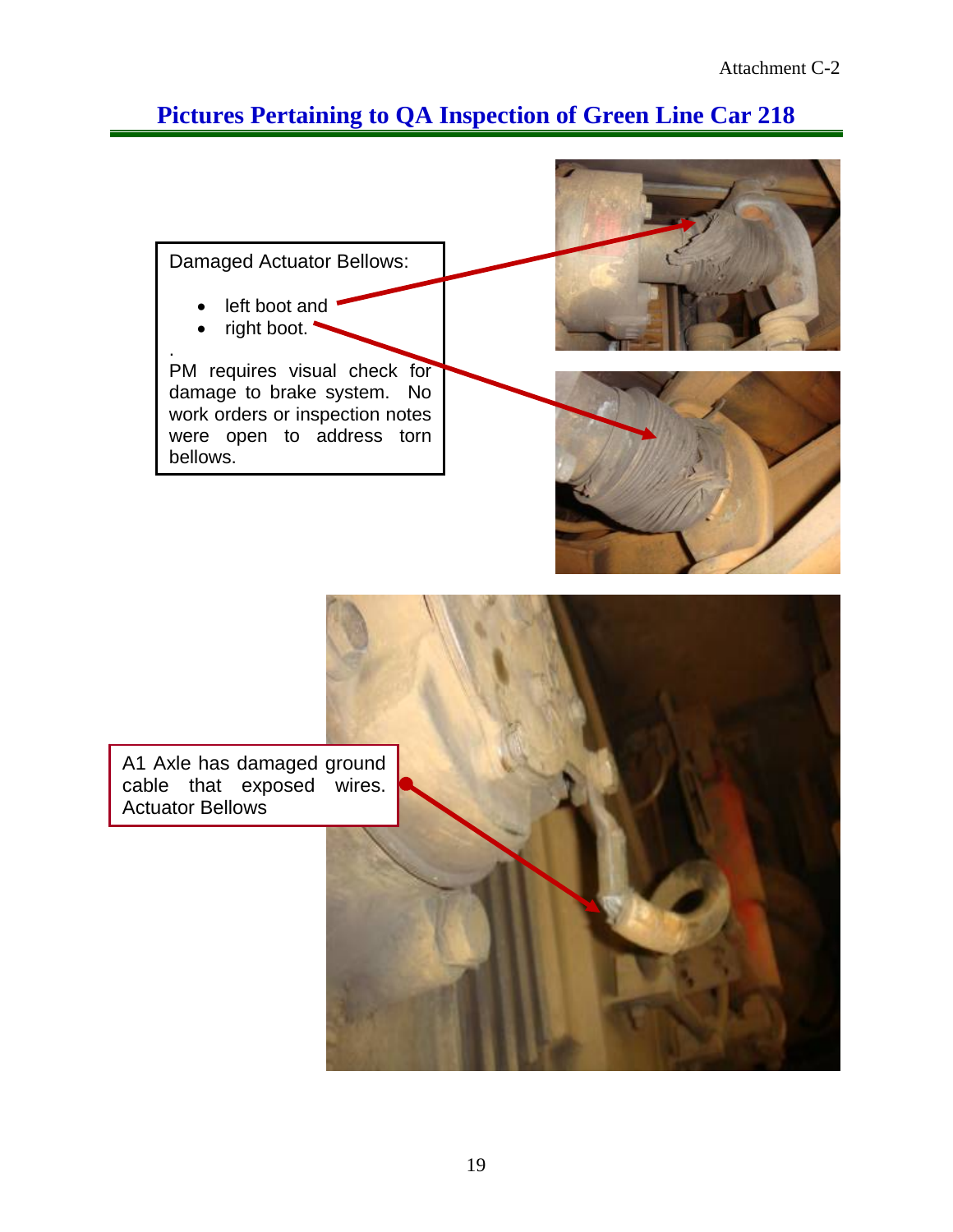

## **Pictures Pertaining to QA Inspection of Gold Line Car 707**

Distance between lubricator cartridge and wheel was<br>found beyond maximum beyond adjustment levels.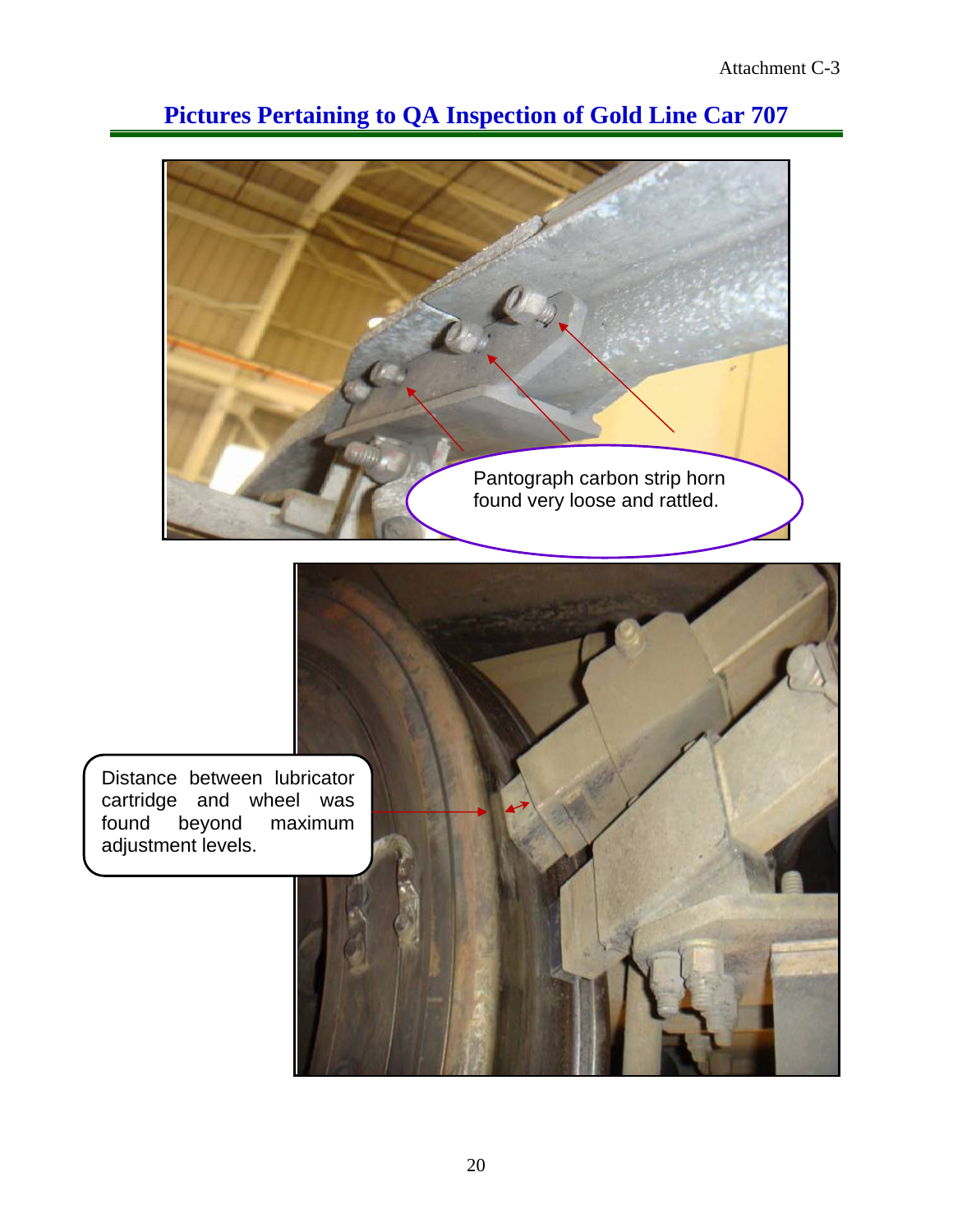**Summary of results of three QA inspections for Red Line cars 519 and 526, Green Line car 218, and Gold Line car 707 are summarized below.** 

|                  |                                              | <b>QA</b> Inspection |                   |                 |
|------------------|----------------------------------------------|----------------------|-------------------|-----------------|
|                  |                                              | <b>Red Line</b>      | <b>Green Line</b> | Gold            |
|                  |                                              | Cars                 | <b>Car 218</b>    | Line            |
|                  |                                              | 519/526              |                   | <b>Car 707</b>  |
| 1.               | Was each work order completed<br>and         | N <sub>o</sub>       | No <sup>1</sup>   | $\mathrm{No}^2$ |
|                  | properly closed out?                         |                      |                   |                 |
| 2.               | review<br>Did the supervisor/leadman         | No                   | No <sup>3</sup>   | $\mathrm{No}^4$ |
|                  | completed tasks?                             |                      |                   |                 |
| 3.               | Is the PM inspection well documented into    | No                   | Yes               | Yes             |
|                  | Spears M3?                                   |                      |                   |                 |
| $\overline{4}$ . | Did the supervisor/leadman sign-off on the   | Yes                  | $\mathrm{No}^5$   | Yes             |
|                  | completed work order?                        |                      |                   |                 |
| 5.               | Is the Division Fleet Status Sheet available | Yes                  | Yes               | Yes             |
|                  | or posted?                                   |                      |                   |                 |

### **Records/Documentation Requirements**

#### **Maintenance Effectiveness**

|                  |                                                                                                    | <b>QA</b> Inspection               |                             |                                |  |
|------------------|----------------------------------------------------------------------------------------------------|------------------------------------|-----------------------------|--------------------------------|--|
|                  |                                                                                                    | <b>Red Line</b><br>Cars<br>519/526 | <b>Green Line</b><br>Car218 | Gold<br>Line<br><b>Car 707</b> |  |
| 1.               | Were all required tests performed?                                                                 | N <sub>0</sub>                     | No <sup>6</sup>             | Yes                            |  |
| 2.               | Did the vehicle pass all tests applied?                                                            | N <sub>0</sub>                     | N <sub>0</sub>              | <b>Yes</b>                     |  |
| 3.               | Was all the required data recorded and<br>documented?                                              | N <sub>0</sub>                     | No'                         | Yes                            |  |
| $\overline{4}$ . | If any of the above section steps were not<br>addressed, was the car allowed back into<br>service? | N <sub>0</sub>                     | N <sub>0</sub>              | No                             |  |

 $1$  QA discovered tasks and jobs were closed but they were not completed or addressed.

\_\_\_\_\_\_\_\_\_\_\_\_\_\_\_\_\_\_\_\_

 $2$  The Pantograph End Horn was found very loose. It rattled, and when not properly secured, it has a direct affect on the car's performance.

<sup>&</sup>lt;sup>3</sup> Tasks and jobs were completed/closed without verification.

<sup>&</sup>lt;sup>4</sup> Task 2, Job 13 was signed completed and closed without verification.

<sup>&</sup>lt;sup>5</sup> Work order signed off closed, however, several tasks/jobs were found to be not completed.

<sup>6</sup> QA discovered Task #9 tests were not performed.

 $7 \text{ QA}$  found no notes or open work orders to address discovered issues.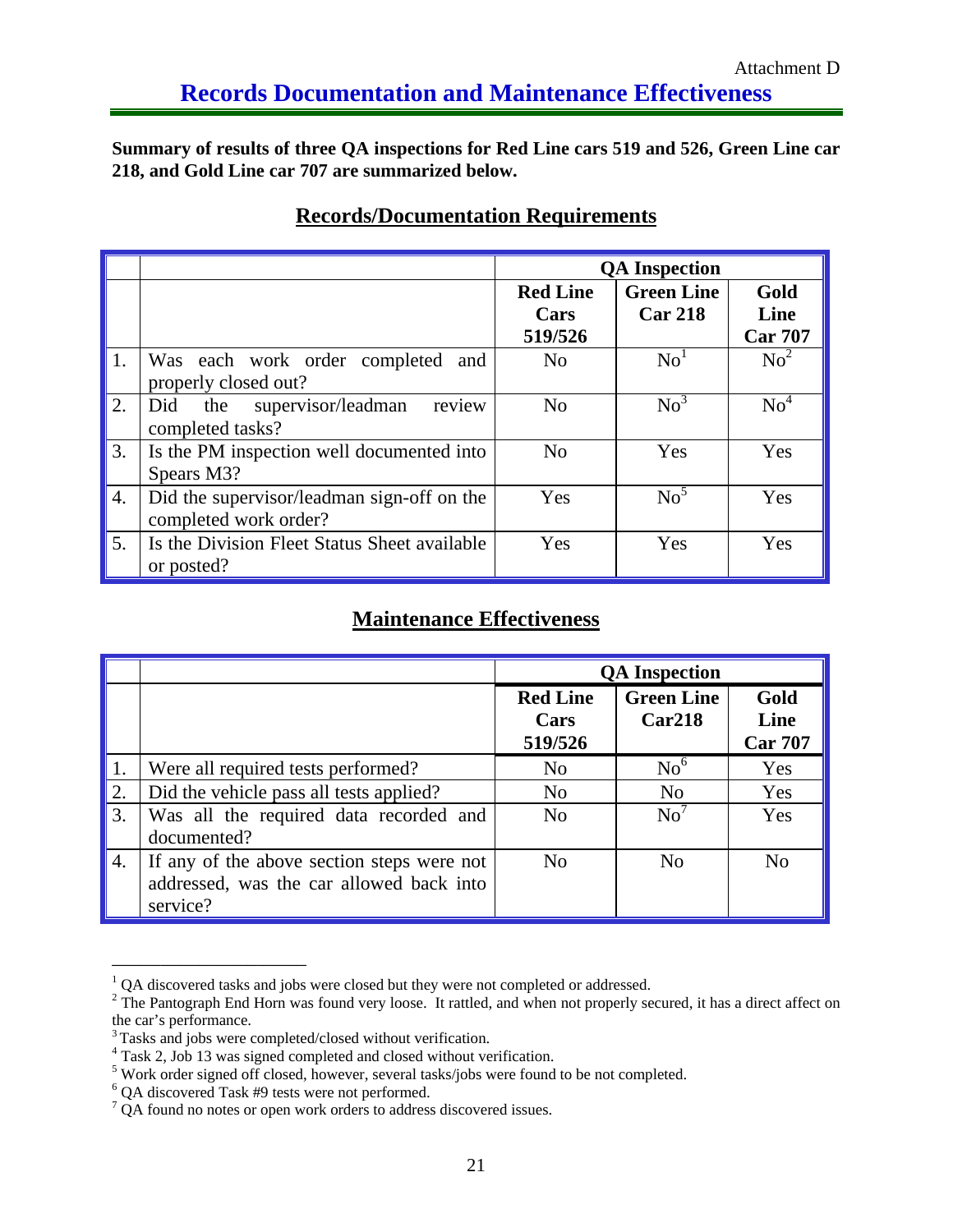

- 1) State in the executive summary the timeframe of the original incident which started in March 2010 and was followed by the OIG-Draft Report being distributed in April 2011, a nearly 13 month time lapse since original occurrence. With this request executive staff and the Metro Board will understand that the content of this report is not a current reflection of RFS Preventive Maintenance Programs.
- 2) Discuss that leadership changes have been made, beginning with my appointment to Executive Officer - Rail Vehicle Maintenance and continuing with the recent appointment of a new Director who oversees the Quality Assurance - Warranty and Instruction Departments and additional adjustments at the Division levels positions.

My team and I view the OIG- Draft Report on Rail Car Preventive Maintenance positively; notably as a tool for continued improvement of the rail Preventive Maintenance Inspection (PMI) programs with the ultimate objectives to ensure clean, safe & reliable rail vehicles for our passengers. Suffice to say, as new management staff, we get it, and will do our part to ensure staff's understanding of the importance of this report followed by program implementation and administration as recommended.

Below are my comments to the referenced OIG - Draft Report, dated May 13, 2011, with resubmission on June 7, 2011, adding recommendation  $#6$ . Please note the implementation of the below recommendations are in some cases under development at each division for consistent PMI program guidance and compliance:

#### 1. Develop Guidance for Performing Preventative Maintenance

Division & Instruction Managers have already, or are in the process of reviewing the preventative maintenance policies, procedures, and guidelines with supervisory staff to ensure inclusion of noted accountability factors.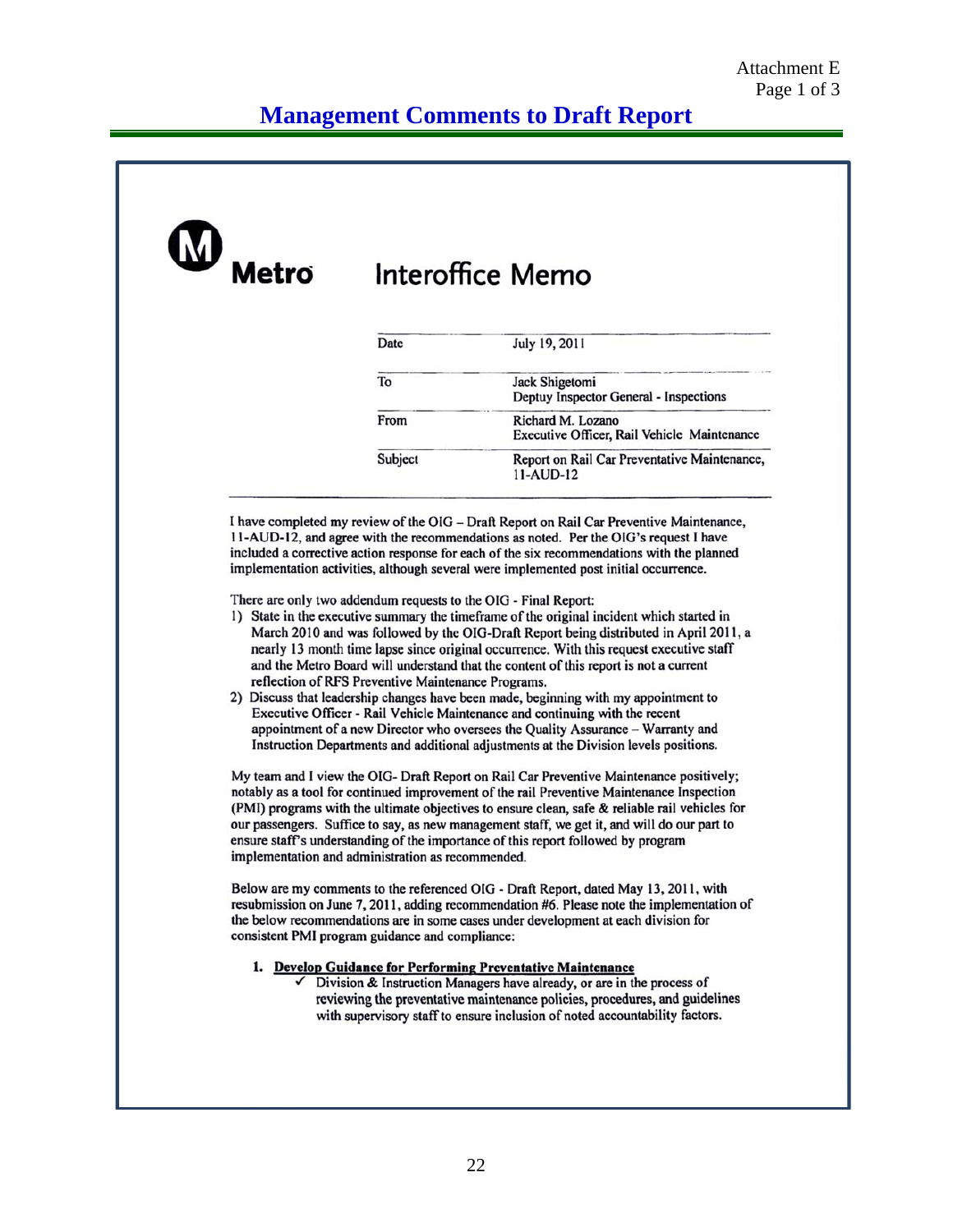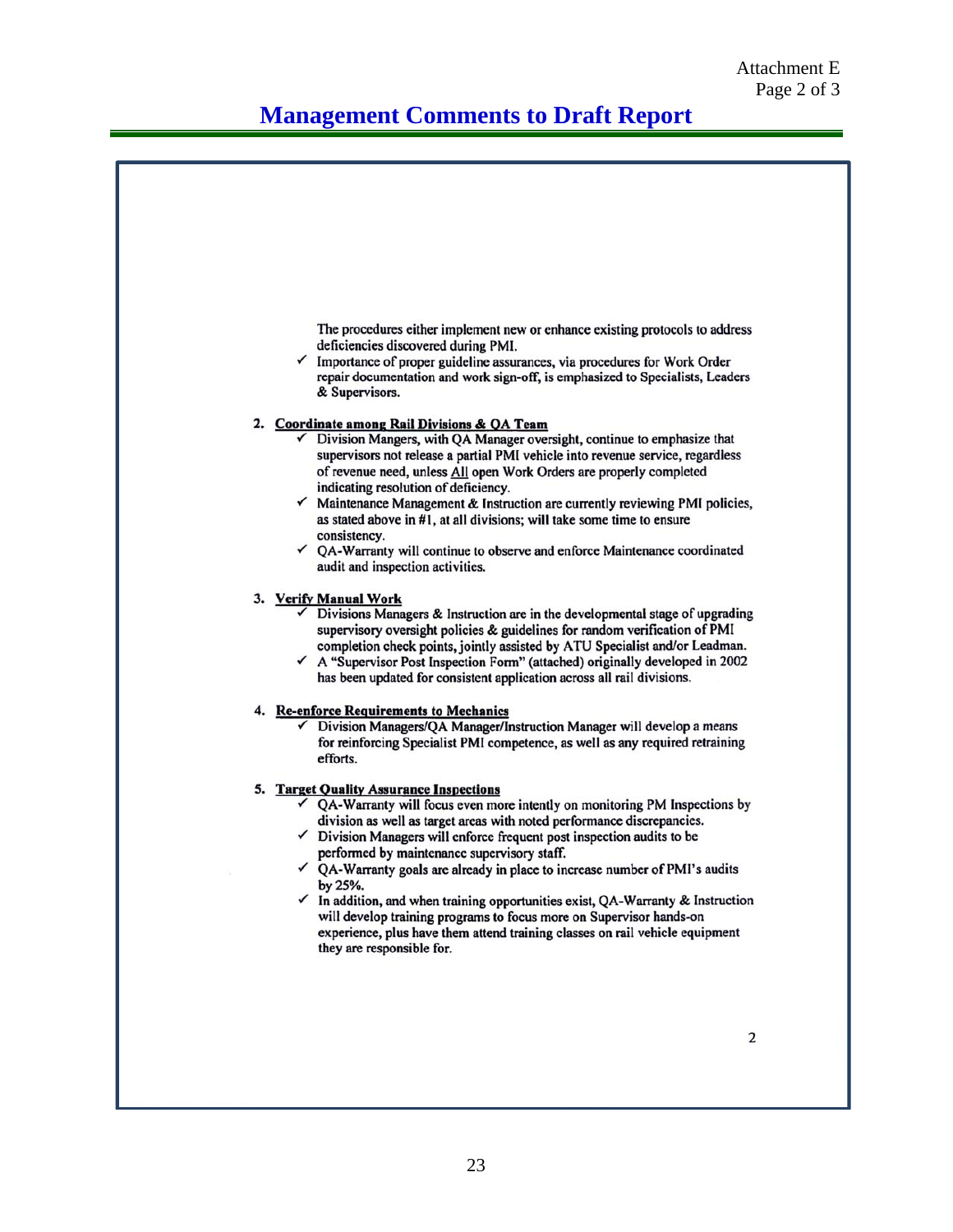## **Management Comments to Draft Report**

6. Rotate QA Inspectors  $\sqrt{QA-Warray}$  Manager will organize and schedule periodic rotation assignments between rail divisions to help improve consistency and inspection standardization processes. Rail Fleet Services (RFS) has made great strides towards eliminating preventative maintenance shortcomings identified in the OA report dated March 2010 and in the recent OIG report. Conscientious efforts are being demonstrated at all levels. With the recent changes to RFS executive management, PMI compliance and accountability is of the highest priority so as to eliminate recurrence of negative findings/reporting and to ensure the availability of clean, safe and reliable vehicles for our passengers. In closing, I appreciate your understanding of the need for PMI accountability and compliance and look forward to finalizing this report as timely as possible. If you have any questions, please contact me at (213) 922-3186. Sincerely, nick madament " Acting" For Richard M. Lozano EO, RVM  $\overline{\mathbf{3}}$